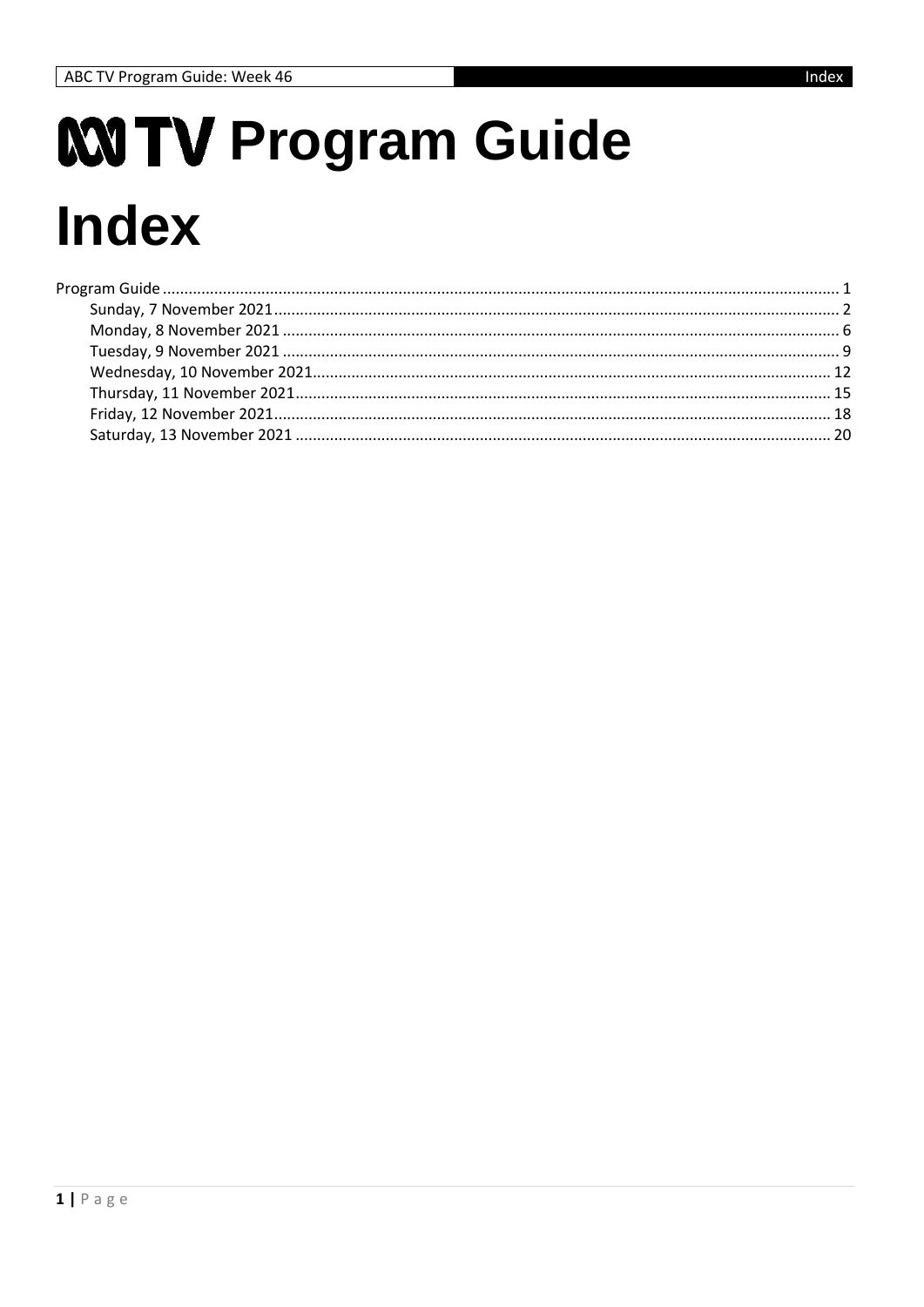## **Sunday, 7 November 2021**

| 6:00am  | rage<br>(CC, PG)<br>Keep the party vibe going with wall-to-wall music videos, from new releases to classics<br>and the long-forgotten.                                                                                                                                     |
|---------|----------------------------------------------------------------------------------------------------------------------------------------------------------------------------------------------------------------------------------------------------------------------------|
| 7:00am  | <b>Weekend Breakfast</b><br>(CC)<br>Ease into your Sunday with an intelligent and engaging mix of news, updated<br>information, in-depth analysis, interviews, politics and weather. Presented by Johanna<br>Nicholson and Fauziah Ibrahim plus sport with Jared Coote.    |
| 9:00am  | <b>Insiders</b><br>(CC)<br>David Speers and the panel unpack the week's big issues in politics from across Australia<br>and on the global front as the world gathers in Glasgow for the UN Climate Change<br>Conference COP26.                                             |
| 10:00am | <b>Offsiders</b><br>(CC)<br>Kelli Underwood and the panel look back at the big issues and events from the past<br>seven days in sport, including the Melbourne Cup Carnival plus a look ahead to the start<br>of the A-League Men and the upcoming Ashes Tour.             |
| 10:30am | The World This Week<br>(CC, Repeat)<br>Beverley O'Connor presents the week's best international stories from an Australian<br>perspective, as seen by ABC News reporters posted in Europe, North America, the<br>Middle East, North Asia, South Asia and the Pacific.      |
| 11:00am | <b>Compass: Pagans Down Under</b><br>(CC,AD, Repeat, PG, PG - Nudity)<br>Follows the celebrations and rituals of Australians creatively reinventing Wiccan, Druid<br>and other Pagan traditions in the Southern hemisphere.                                                |
| 11:30am | <b>Songs of Praise</b><br>(Repeat)                                                                                                                                                                                                                                         |
| 12:00pm | <b>ABC News at Noon</b><br>(CC)<br>Miriam Corowa presents the latest from ABC News, following today's top stories and<br>coverage of events as they unfold. Plus original reporting, expert analysis and all the<br>updated news, sport, weather and information you need. |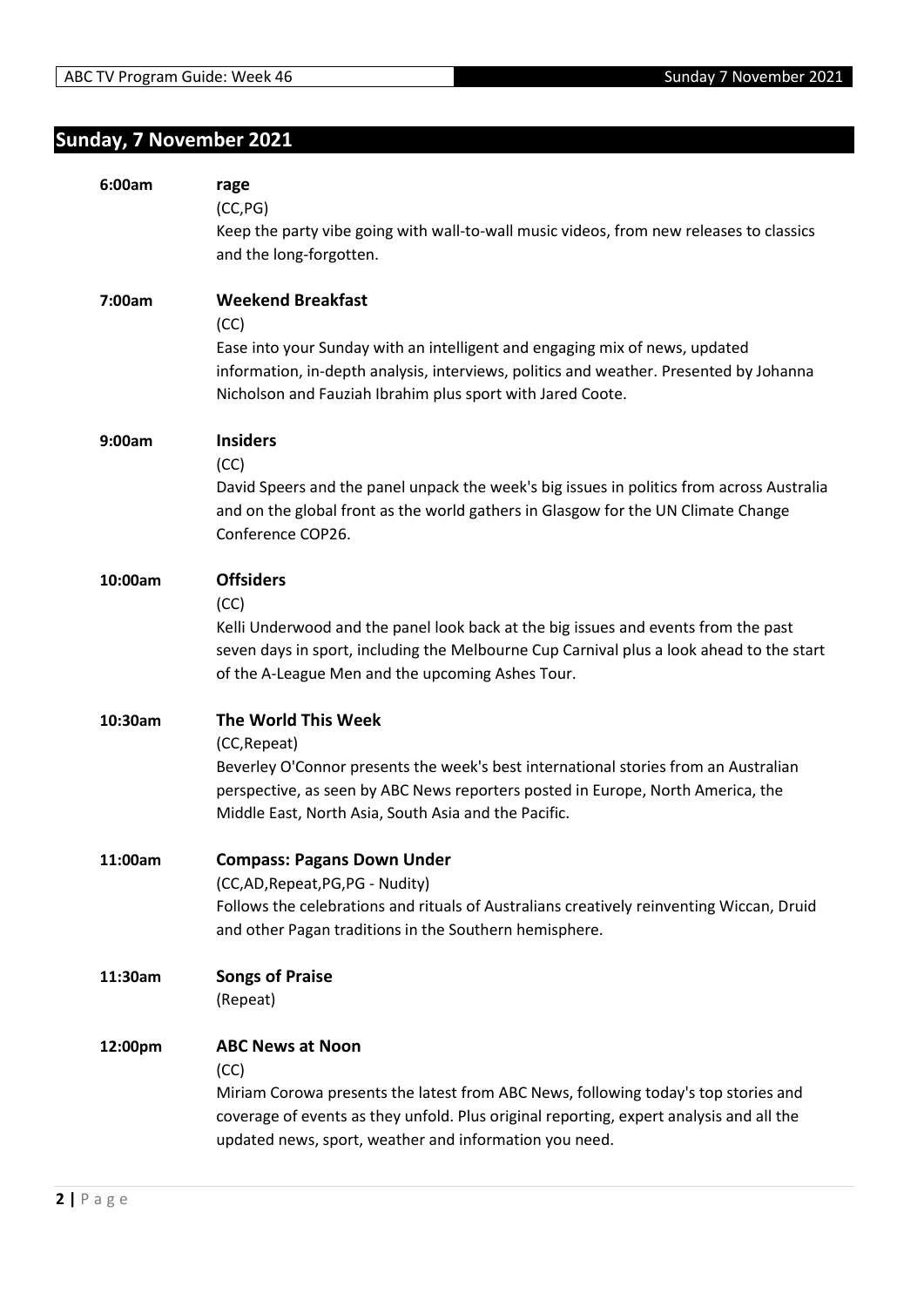| 12:30pm                             | Landline<br>(CC)<br>In 2021 Landline turns 30, celebrating three decades telling the stories of farmers,<br>businesses and communities from Australia's rural and regional heartland. Hosted by<br>award-winning journalist Pip Courtney.                                                                                                                                                                            |
|-------------------------------------|----------------------------------------------------------------------------------------------------------------------------------------------------------------------------------------------------------------------------------------------------------------------------------------------------------------------------------------------------------------------------------------------------------------------|
| 1:30pm                              | <b>Gardening Australia</b><br>(CC,AD, Repeat)<br>Inspiring, entertaining and full of practical advice, join Costa Georgiadis and the team as<br>they unearth gardening ideas, meet avid gardeners and look at some of the most<br>inspiring gardens from across the country.                                                                                                                                         |
| 2:30pm                              | <b>Pilgrimage: Road to Santiago</b><br>(CC, Repeat, PG)<br>Neil Morrissey, Debbie McGee, Ed Byrne, Heather Small, Kate Bottley, Raphael Rowe and<br>JJ Chalmers hike through France and northern Spain to the Cathedral of Santiago de<br>Compostela while living like simple pilgrims.                                                                                                                              |
| 3:30pm                              | <b>Rick Stein's Secret France</b><br>(CC, Repeat, G)<br>Rick Stein's journey takes him through France's eastern border regions of Alsace and<br>Jura, home to his favourite French dish, choucroute garni, and favourite French cheese,<br>comte.                                                                                                                                                                    |
| 4:30pm                              | Everyone's A Critic: National Gallery Of Victory - Ian Potter Centre<br>(CC, Repeat, PG, Aboriginal and Torres Strait Islander viewers are advised that the<br>following program contains images and voices of people who have died)<br>A group of everyday Australians become art critics as they explore the works of the<br>National Gallery of Victoria's Australian Collection housed in the Ian Potter Centre. |
| 5:00pm                              | <b>Art Works</b><br>(CC, Repeat)<br>Art Works is dedicated to exploring the full spectrum of the arts in Australia. Hosted by<br>arts broadcaster Namila Benson, Art Works will reset the national artistic conversation<br>featuring a palette of ideas for everyone.                                                                                                                                               |
| 5:30pm                              | <b>The Sound</b><br>(CC)                                                                                                                                                                                                                                                                                                                                                                                             |
| <i><b>*Brand New</b></i><br>Series* | Celebrating the movers and shakers of the Australian music scene, showcasing some of<br>the country's best musicians with exclusive live performances and interviews.                                                                                                                                                                                                                                                |
| 6:00pm                              | <b>Antiques Roadshow: Erddig 2</b><br>(CC,G)<br>Fiona Bruce and Antiques Roadshow experts welcome visitors to Erddig in North Wales.<br>Treasures turning up include a mourning ring connected to Charlotte Bronte and a Welsh<br>love spoon handed down through the generations.                                                                                                                                    |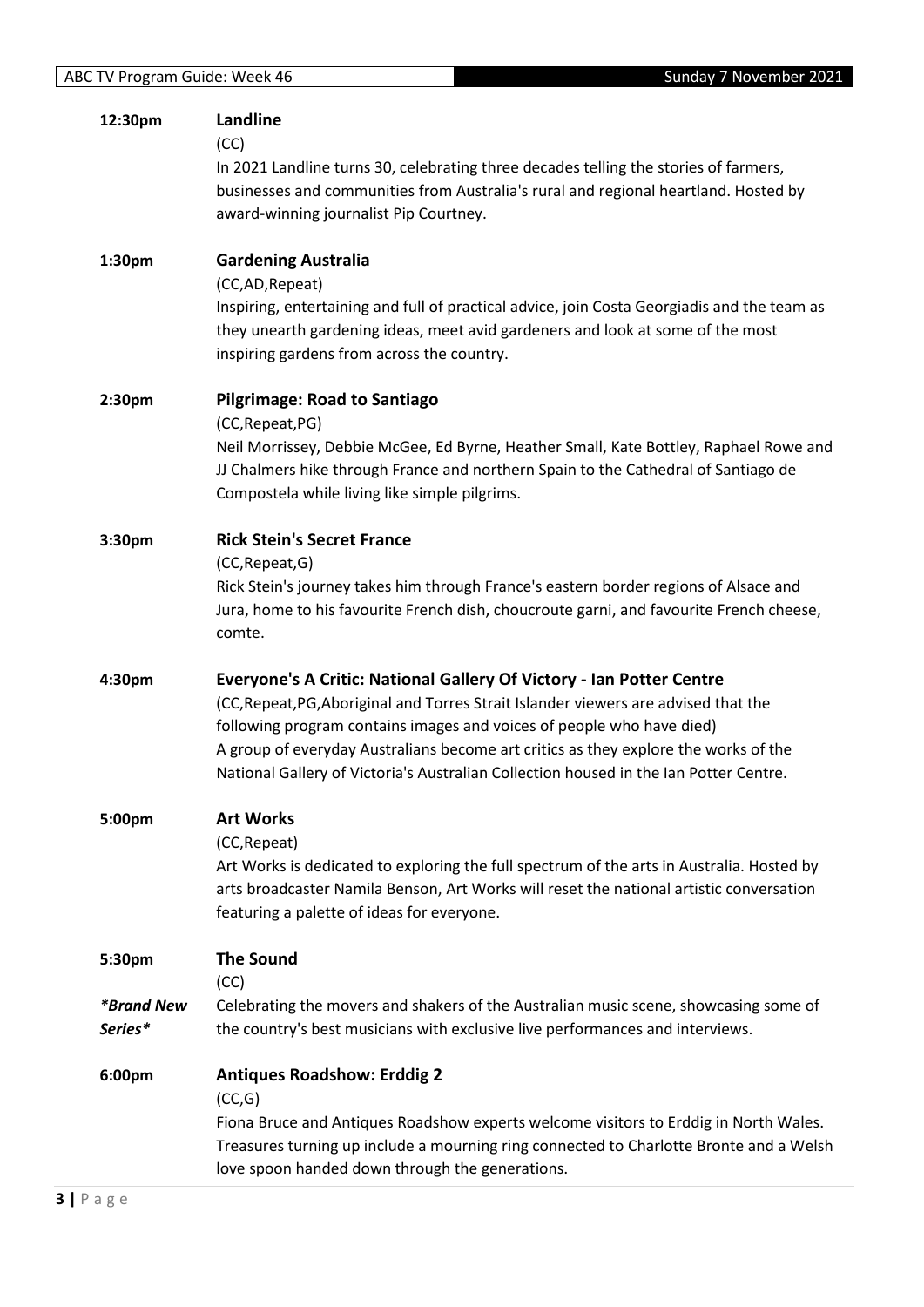| 7:00pm                              | <b>ABC News Sunday</b><br>(CC)                                                                                                                                                                                                                                                                                                 |
|-------------------------------------|--------------------------------------------------------------------------------------------------------------------------------------------------------------------------------------------------------------------------------------------------------------------------------------------------------------------------------|
| 7:40pm                              | <b>Restoration Australia: Willow Cottage</b><br>(CC,AD,PG)Final                                                                                                                                                                                                                                                                |
| <i>*Series Final*</i>               | Host Anthony Burke meets Martin Nix who is restoring an 1850s workers cottage in<br>Balmain on Sydney Harbour, all while dealing with a recent family tragedy. (Final)                                                                                                                                                         |
| 8:40pm                              | <b>Total Control</b><br>(CC,AD,MA,Adult Themes, Coarse Language)                                                                                                                                                                                                                                                               |
| <i><b>*Brand New</b></i><br>Series* | Alex Irving is back, but this time she's doing things her way. Can the ultimate outsider<br>find a new way in and take control of a political establishment determined to shake<br>everything she values?                                                                                                                      |
| 9:35pm                              | <b>Noughts And Crosses</b><br>(CC,AD,M,Coarse Language, Violence)                                                                                                                                                                                                                                                              |
| <i><b>*Brand New</b></i><br>Series* | Sephy, the Cross daughter of powerful Home Secretary Kamal Hadley and Callum, the<br>Nought son of their housekeeper Meggie McGregor reunite and a spark is ignited.                                                                                                                                                           |
| 10:35pm                             | <b>Stateless: The Right Thing</b><br>(CC, Repeat, M, Adult Themes, Coarse Language, Violence)<br>Clare's relentless hunt for the leak in Barton pays off, while Cam wrestles with his<br>conscience over the beaten detainee. Sofie uncovers an ambitious escape plan, and Mina<br>tries to support her grief-stricken father. |
| 11:25pm                             | <b>Talking Heads: Playing Sandwiches</b><br>(CC, Repeat, M, Adult Themes)<br>Middle-aged park-keeper Wilfred is full of righteous indignation about litter, graffiti,<br>vandalism and unleashed dogs. Nonetheless, his patchy employment record reflects that<br>he has his own, secret vices.                                |
| 11:55pm                             | <b>Silent Witness: Two Spirits (Part One)</b><br>(CC, Repeat, M, Adult Themes, Violence)<br>Nikki and the Lyell unit investigate an attack against a transgender man. A transgender<br>helpline had received a chilling phone call stating an intent to kill, and the call handler<br>helps with the investigation.            |
| 12:55am                             | <b>Doctor Foster</b><br>(CC, Repeat, M, Adult Themes, Coarse Language, Sexual References)<br>Two years ago, Doctor Gemma Foster exposed her husband's betrayals and he left town.<br>Now her life is destabilised again when Simon turns up once more.                                                                         |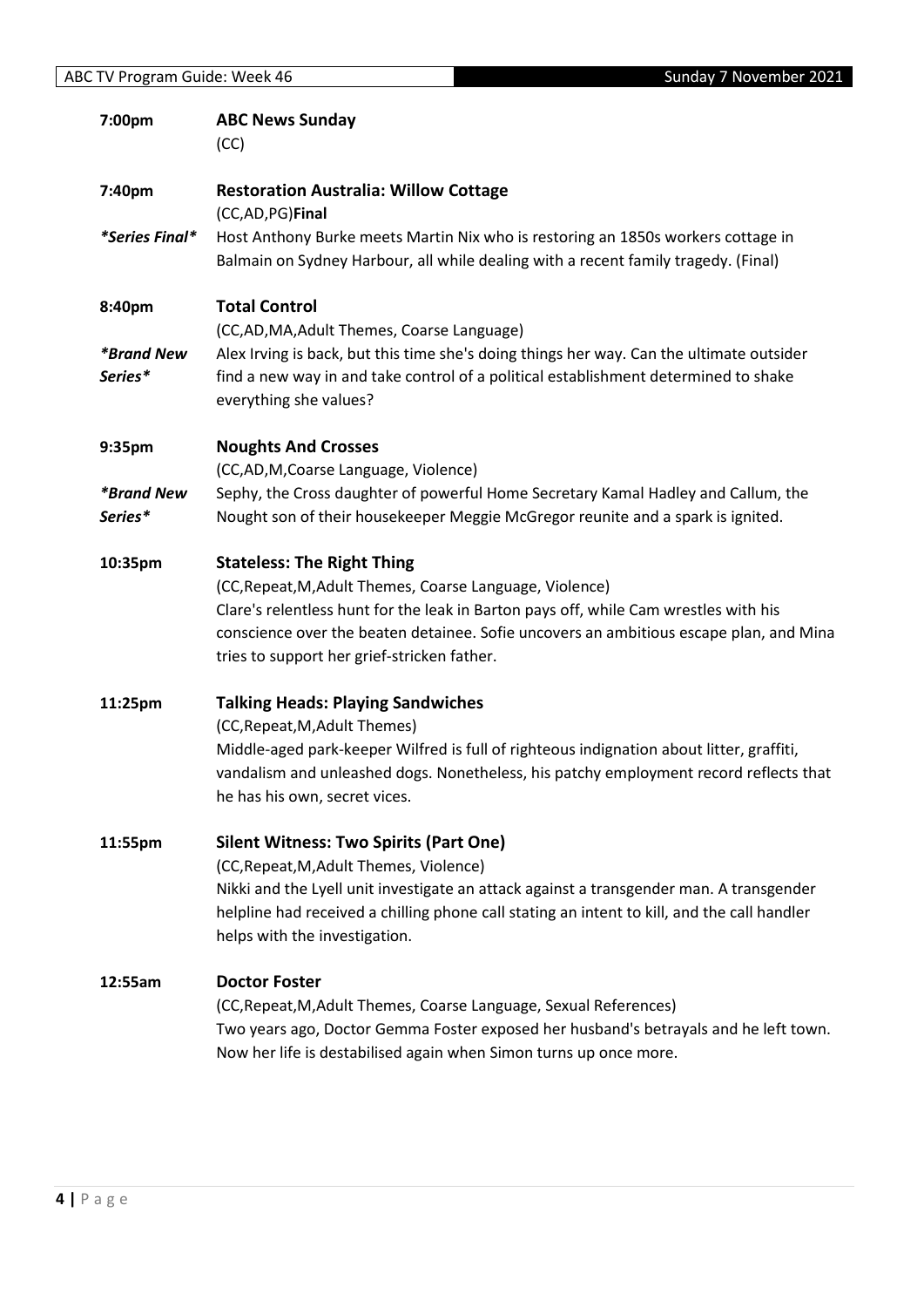#### **1:55am rage** (MA,Rage Warning – Adult Themes, Coarse Language, Drug Use, Horror, Nudity, Sex References, Violence) Australia's longest running music TV show, rage is home to the biggest vault of music videos from a diverse range of artists, genres and eras. We curate the best clips of all time to surprise and entertain you for hours. **4:00am Keeping Australia Safe** (CC,Repeat,M,Adult Themes, Coarse Language, Violence,This program contains content that may concern some viewers.) In Kabul, an army private is on high alert for possible attack by rogue Afghan soldiers; In Australia, federal police show an age-progressed image of a missing boy to his dad; police in Perth comb the party precinct. **4:55am Insiders** (CC,Repeat)

David Speers and the panel unpack the week's big issues in politics from across Australia and on the global front as the world gathers in Glasgow for the UN Climate Change Conference COP26.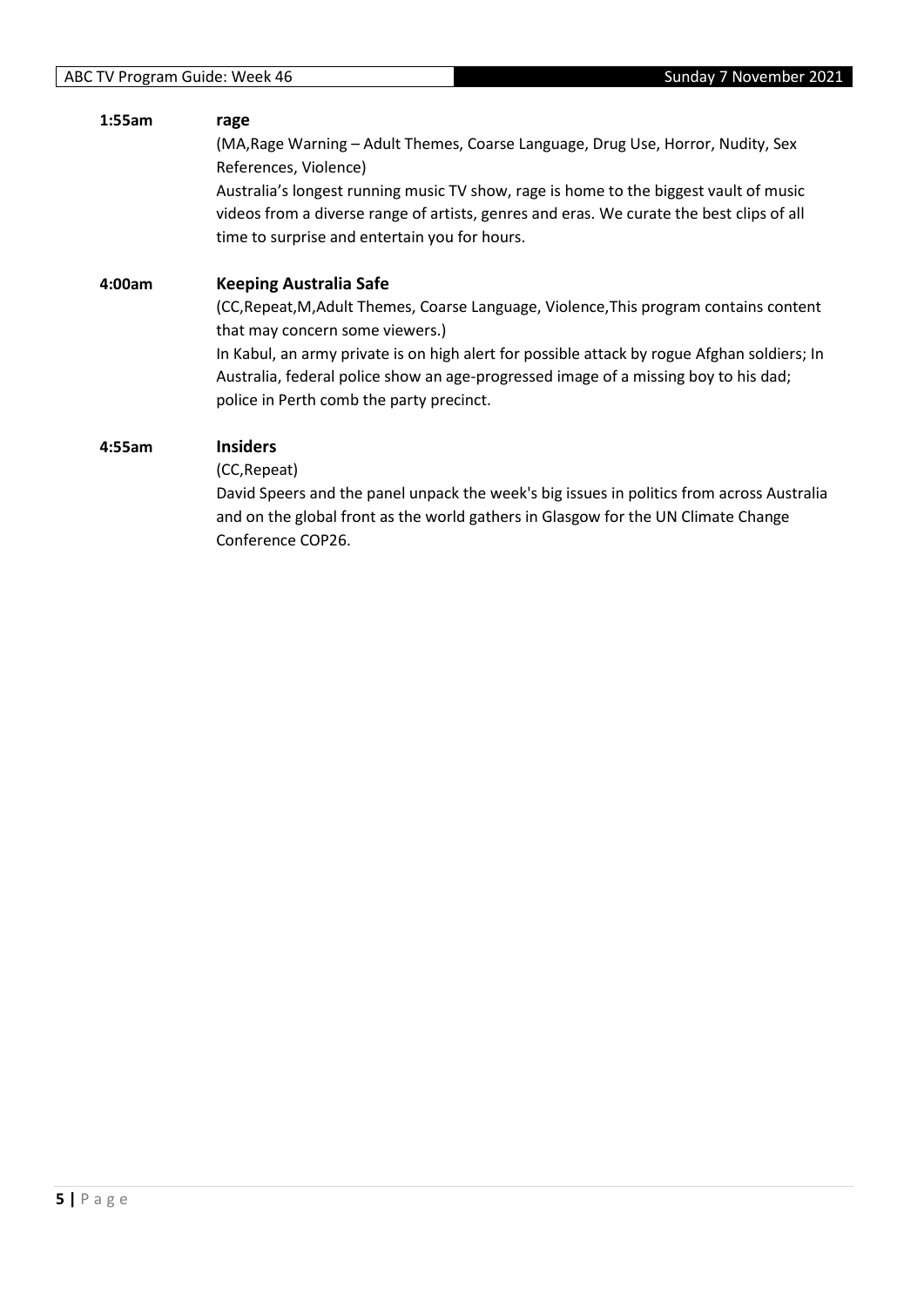## **Monday, 8 November 2021**

| 6:00am  | <b>News Breakfast</b>                                                                        |
|---------|----------------------------------------------------------------------------------------------|
| 9:00am  | (CC)<br><b>ABC News Mornings</b>                                                             |
|         | (CC)                                                                                         |
| 10:00am | Landline                                                                                     |
|         | (CC, Repeat)                                                                                 |
| 11:00am | <b>Restoration Australia</b>                                                                 |
|         | (CC,AD, Repeat, PG) Final                                                                    |
| 12:00pm | <b>ABC News At Noon</b>                                                                      |
|         | (CC)                                                                                         |
| 1:00pm  | <b>Shetland</b>                                                                              |
|         | (CC,AD, Repeat, M, Adult Themes, Coarse Language) Final                                      |
| 2:00pm  | <b>Jack Irish</b>                                                                            |
|         | (CC, Repeat, M, Coarse Language, Violence)                                                   |
| 3:00pm  | <b>ABC News Afternoons</b>                                                                   |
|         | (CC)                                                                                         |
| 4:10pm  | Old People's Home For 4 Year Olds                                                            |
|         | (CC, Repeat, G)                                                                              |
| 5:10pm  | <b>Grand Designs Australia</b>                                                               |
|         | (CC, Repeat, PG)                                                                             |
|         |                                                                                              |
| 6:00pm  | <b>The Drum</b>                                                                              |
|         | (CC)                                                                                         |
|         | Ellen Fanning and Julia Baird host smart and respectful conversations about the issues       |
|         | impacting people's lives in the show that values expertise above opinions.                   |
|         |                                                                                              |
| 7:00pm  | <b>ABC News</b>                                                                              |
|         | (CC)                                                                                         |
|         |                                                                                              |
| 7:30pm  | 7.30                                                                                         |
|         | (CC)                                                                                         |
|         | Australia's leading nightly public affairs program, bringing you more exclusive              |
|         | investigations and real life stories of extraordinary Australians. Plus a unique perspective |
|         | on the issues of the day. Presented by Leigh Sales.                                          |
|         |                                                                                              |
| 8:00pm  | <b>Australian Story</b>                                                                      |
|         | (CC)                                                                                         |
|         | Putting the 'real' back into reality TV, the award-winning series with no narrator and no    |
|         | agendas, just authentic stories told in people's own words. For 25 years we have been        |
|         | telling the stories of extraordinary Australians.                                            |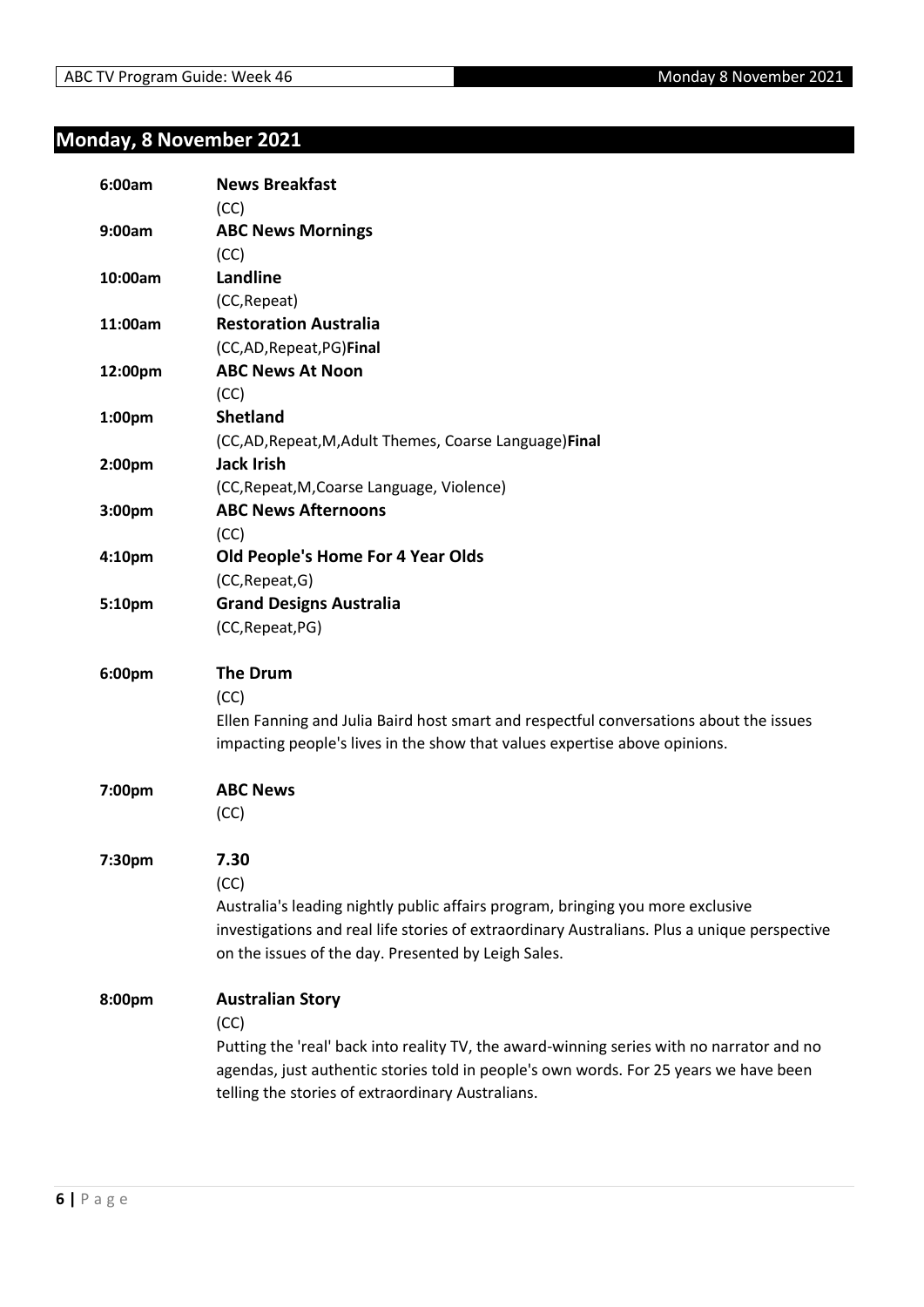| 8:30pm  | <b>Four Corners</b><br>(CC)Final                                                                                                                                                          |
|---------|-------------------------------------------------------------------------------------------------------------------------------------------------------------------------------------------|
|         | Holding power to account for 60 Years, Four Corners continues to expose scandals,                                                                                                         |
|         | trigger inquiries, lead the debate and confront the issues that matter. Australia's premier<br>investigative journalism program. (Final for 2021)                                         |
|         |                                                                                                                                                                                           |
| 9:15pm  | Media Watch                                                                                                                                                                               |
|         | (CC, PG)<br>Australia's leading forum for media analysis and comment, bringing you a fearless                                                                                             |
|         | critique of the week's journalism. Presented by Paul Barry.                                                                                                                               |
| 9:35pm  | <b>The Detectives</b>                                                                                                                                                                     |
|         | (CC,AD,M,Adult Themes, Coarse Language)                                                                                                                                                   |
|         | With multiple suspects now in custody the investigation into the murder of Daniel Smith,<br>a young homeless man, continues to prove complex and complicated for the MIT.                 |
| 10:35pm | <b>ABC Late News</b>                                                                                                                                                                      |
|         | (CC)<br>End your day informed and up-to-date with the latest from Australia's most trusted news                                                                                           |
|         | source. Michael Tetlow presents today's top stories, updated details and original                                                                                                         |
|         | reporting from coast to coast and around the globe.                                                                                                                                       |
| 10:50pm | <b>The Business</b>                                                                                                                                                                       |
|         | (CC, Repeat)                                                                                                                                                                              |
|         | Kathryn Robinson presents Australia's leading daily business and finance show, bringing<br>you up to date on market moves, economic trends and the forces affecting business big          |
|         | and small.                                                                                                                                                                                |
| 11:05pm | <b>Going Country</b>                                                                                                                                                                      |
|         | (CC, Repeat, PG, Aboriginal and Torres Strait Islander viewers are advised that the                                                                                                       |
|         | following program contains images and voices of people who have died)<br>Justine Clarke connects with some of Australia's greatest musicians, discovering the                             |
|         | origins of our country music tradition. Featuring performances by Paul Kelly and Kasey                                                                                                    |
|         | Chambers.                                                                                                                                                                                 |
| 12:00am | <b>Noughts And Crosses</b>                                                                                                                                                                |
|         | (CC,AD, Repeat, M, Coarse Language, Violence)                                                                                                                                             |
|         | Sephy, the Cross daughter of powerful Home Secretary Kamal Hadley and Callum, the<br>Nought son of their housekeeper Meggie McGregor reunite and a spark is ignited.                      |
| 1:00am  | <b>The Accident</b>                                                                                                                                                                       |
|         | (CC,AD, Repeat, MA, Coarse Language)                                                                                                                                                      |
|         | 3 months later the Inquest into the accident arrives. Now guided by solicitor, Phillip, the<br>families discover the truth that Kallbridge used faulty steel on the site. It seems taking |
|         | the case on themselves is their only hope.                                                                                                                                                |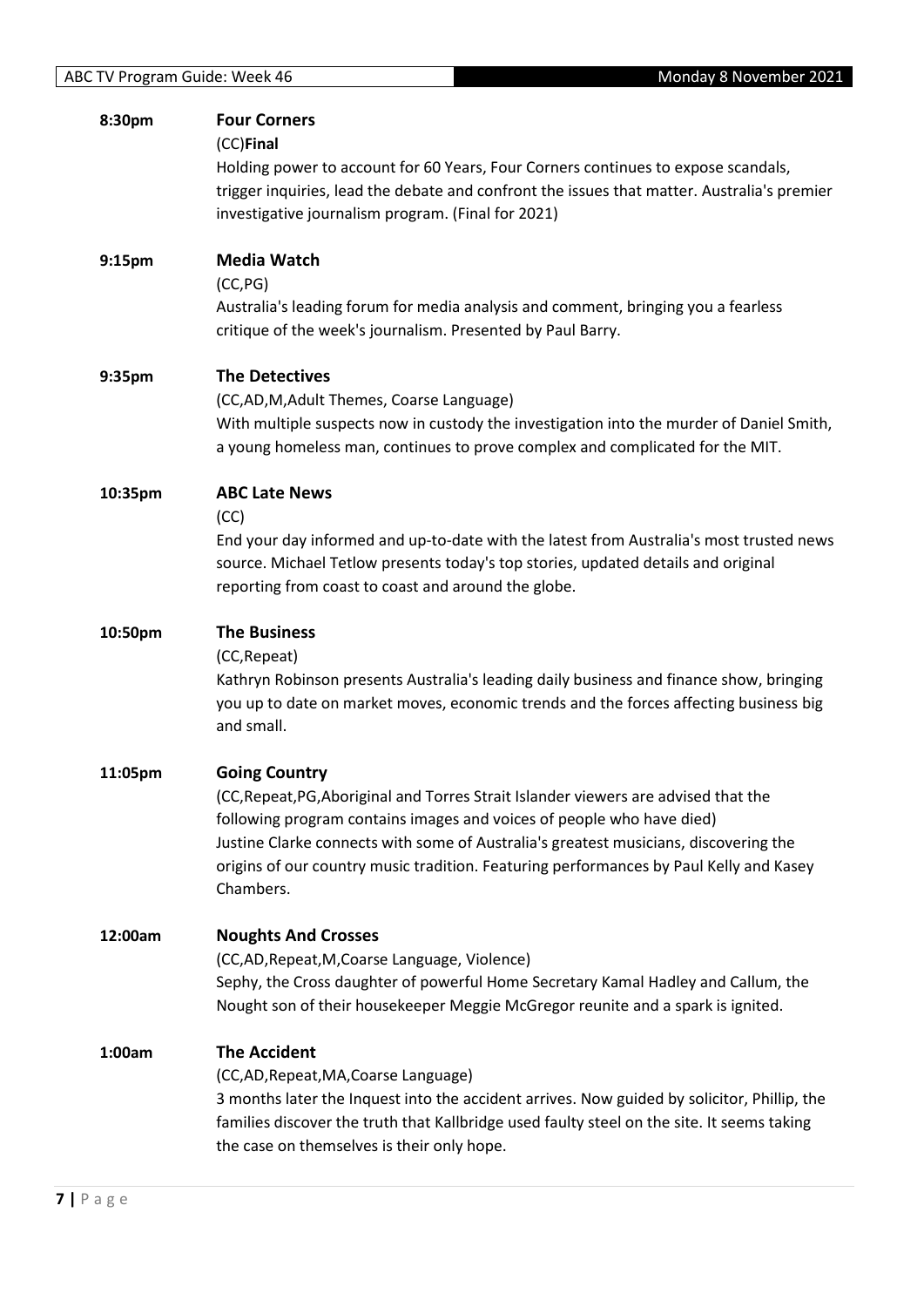| 1:50am | <b>Doctor Foster</b><br>(CC, Repeat, M, Coarse Language, Sex Scenes)<br>Reeling from the repercussions of Simon's return, Gemma scrambles to uncover his<br>secrets and find out what is going on with Tom.                                                                                                                                             |
|--------|---------------------------------------------------------------------------------------------------------------------------------------------------------------------------------------------------------------------------------------------------------------------------------------------------------------------------------------------------------|
| 2:45am | rage<br>(MA, Rage Warning - Adult Themes, Coarse Language, Drug Use, Horror, Nudity, Sex<br>References, Violence)<br>Australia's longest running music TV show, rage is home to the biggest vault of music<br>videos from a diverse range of artists, genres and eras. We curate the best clips of all<br>time to surprise and entertain you for hours. |
| 4:25am | <b>The Drum</b><br>(CC, Repeat)<br>Ellen Fanning and Julia Baird host smart and respectful conversations about the issues<br>impacting people's lives in the show that values expertise above opinions.                                                                                                                                                 |
| 5:25am | 7.30<br>(CC, Repeat)<br>Australia's leading nightly public affairs program, bringing you more exclusive<br>investigations and real life stories of extraordinary Australians. Plus a unique perspective<br>on the issues of the day. Presented by Leigh Sales.                                                                                          |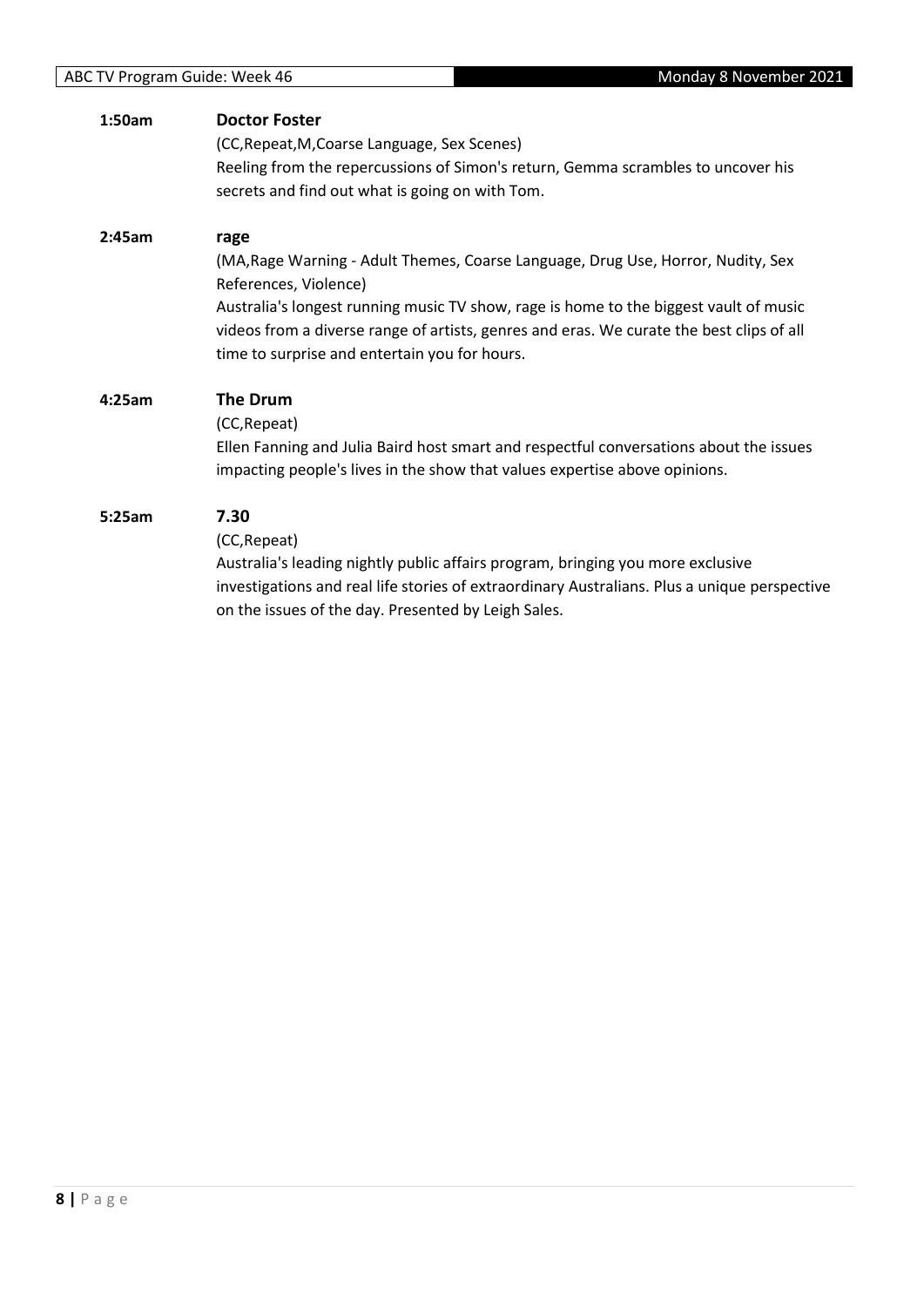## **Tuesday, 9 November 2021**

| 6:00am                | <b>News Breakfast</b>                                                                        |
|-----------------------|----------------------------------------------------------------------------------------------|
|                       | (CC)                                                                                         |
| 9:00am                | <b>ABC News Mornings</b>                                                                     |
|                       | (CC)                                                                                         |
| 10:00am               | <b>Four Corners</b>                                                                          |
|                       | (CC, Repeat)                                                                                 |
| 11:00am               | <b>Antiques Roadshow</b>                                                                     |
|                       | (CC, Repeat, G)                                                                              |
| 12:00pm               | <b>ABC News At Noon</b>                                                                      |
|                       | (CC)                                                                                         |
| 1:00pm                | Grantchester                                                                                 |
|                       | (CC,AD, Repeat)                                                                              |
| 2:00pm                | <b>Jack Irish</b>                                                                            |
|                       | (CC, Repeat, M, Adult Themes, Coarse Language, Violence)                                     |
| 3:00pm                | <b>ABC News Afternoons</b>                                                                   |
|                       | (CC)                                                                                         |
| 4:05pm                | Old People's Home For 4 Year Olds                                                            |
|                       | (CC, Repeat, G)                                                                              |
| 5:10pm                | <b>Grand Designs Australia</b>                                                               |
|                       | (CC, Repeat, G)                                                                              |
| 6:00pm                | <b>The Drum</b>                                                                              |
|                       | (CC)                                                                                         |
|                       | Ellen Fanning and Julia Baird host smart and respectful conversations about the issues       |
|                       | impacting people's lives in the show that values expertise above opinions.                   |
| 7:00pm                | <b>ABC News</b>                                                                              |
|                       | (CC)                                                                                         |
| 7:30pm                | 7.30                                                                                         |
|                       | (CC)                                                                                         |
|                       | Australia's leading nightly public affairs program, bringing you more exclusive              |
|                       | investigations and real life stories of extraordinary Australians. Plus a unique perspective |
|                       | on the issues of the day. Presented by Leigh Sales.                                          |
| 8:05pm                | The Greek Islands With Julia Bradbury: Chios                                                 |
|                       | (CC,G)Final                                                                                  |
| <i>*Series Final*</i> | Julia reaches her ultimate destination, the island of Chios, where her family's story        |
|                       | began. She's joined by her mother Chrissi and together they explore the home of their        |
|                       | ancestors. (Final)                                                                           |
|                       |                                                                                              |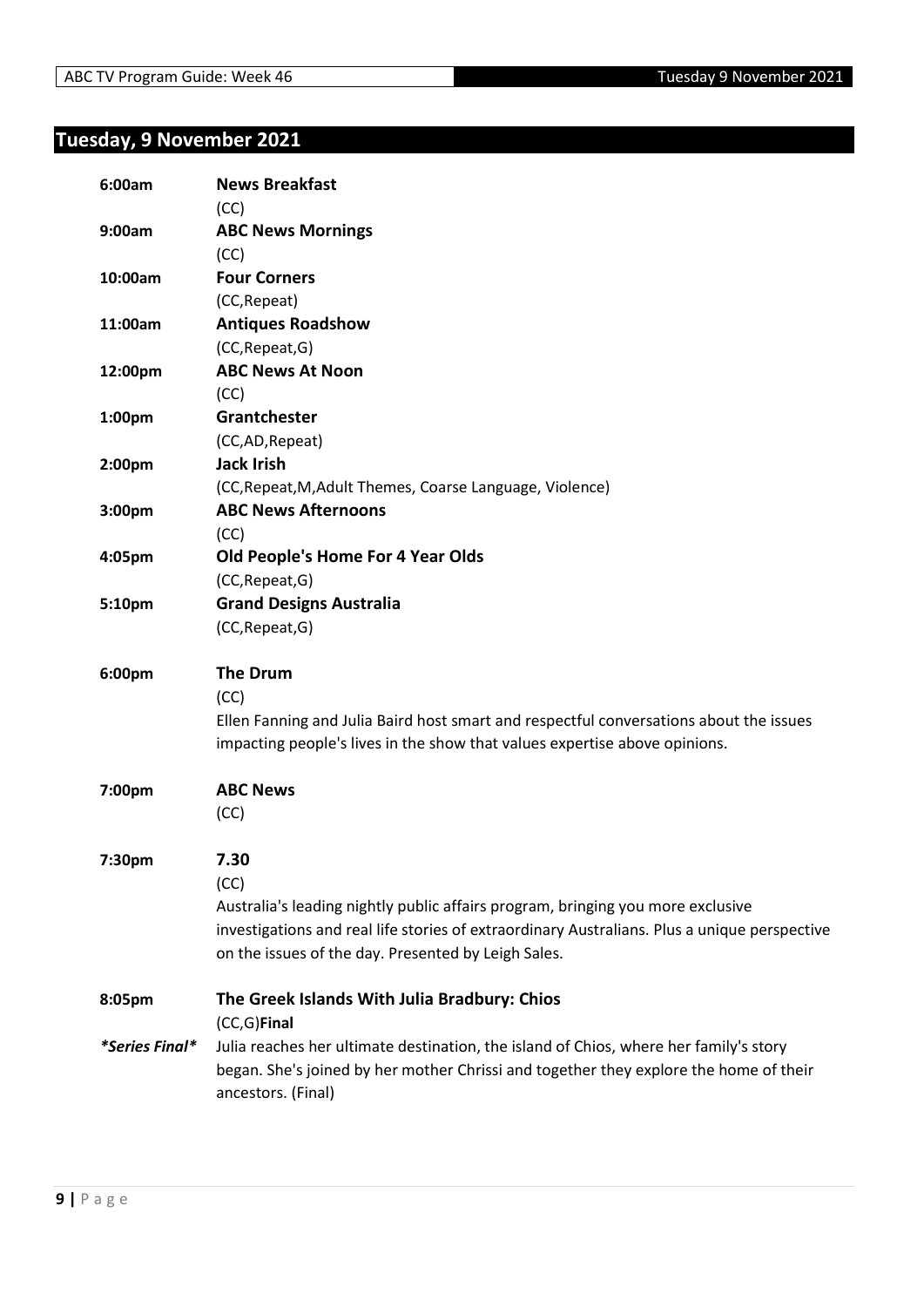|         | as a people and a nation. (Final)                                                                                                                                                                                                                                                                                                                    |
|---------|------------------------------------------------------------------------------------------------------------------------------------------------------------------------------------------------------------------------------------------------------------------------------------------------------------------------------------------------------|
| 9:30pm  | <b>Girl Like You</b><br>(CC,AD, Repeat, M, Adult Themes, Coarse Language, Sexual References)<br>Over six years, a couple battles to stay together as one of them transitions genders;<br>confronting the effects of new body parts, changing gender roles as well as navigating<br>their own evolving sexual identities.                             |
| 10:35pm | <b>ABC Late News</b><br>(CC)<br>End your day informed and up-to-date with the latest from Australia's most trusted new<br>source. Michael Tetlow presents today's top stories, updated details and original<br>reporting from coast to coast and around the globe.                                                                                   |
| 10:50pm | <b>The Business</b><br>(CC, Repeat)<br>Kathryn Robinson presents Australia's leading daily business and finance show, bringing<br>you up to date on market moves, economic trends and the forces affecting business big<br>and small.                                                                                                                |
| 11:05pm | Q+A<br>(CC, Repeat)<br>The show that puts you at the centre of the conversation. Hosts Virginia Trioli, David<br>Speers and Stan Grant are joined by a panel with diverse opinions to cover the topics<br>that have everyone talking.                                                                                                                |
| 12:10am | <b>Revelation: Goliath</b><br>(CC, Repeat, MA, Adult Themes, Detailed accounts of child sexual abuse) Final<br>The unmissable final chapter a cinematic, feature-length event, transporting you to the<br>heart of power in the global Catholic church. This is the story of a man who has kept a<br>shocking secret for decades. Until now. (Final) |
| 1:50am  | <b>Midsomer Murders: The Sicilian Defence</b><br>(CC, Repeat, M, Violence)<br>Harriet Farmer wakes up after having been in a coma since the night she tried to elope,<br>and her boyfriend Finn Robson has been missing since the couple tried to run away<br>together a year before.                                                                |

(CC,AD,M,Coarse Language,Aboriginal and Torres Strait Islander viewers are advised that

Justine Clarke continues her road trip, meeting some of our greatest musicians including Briggs and Troy Cassar-Daley, and discovering how country music captures who we are

the following program contains images and voices of people who have died)**Final**

**Going Country**

**8:30pm**

*\*Series Final\**

trusted news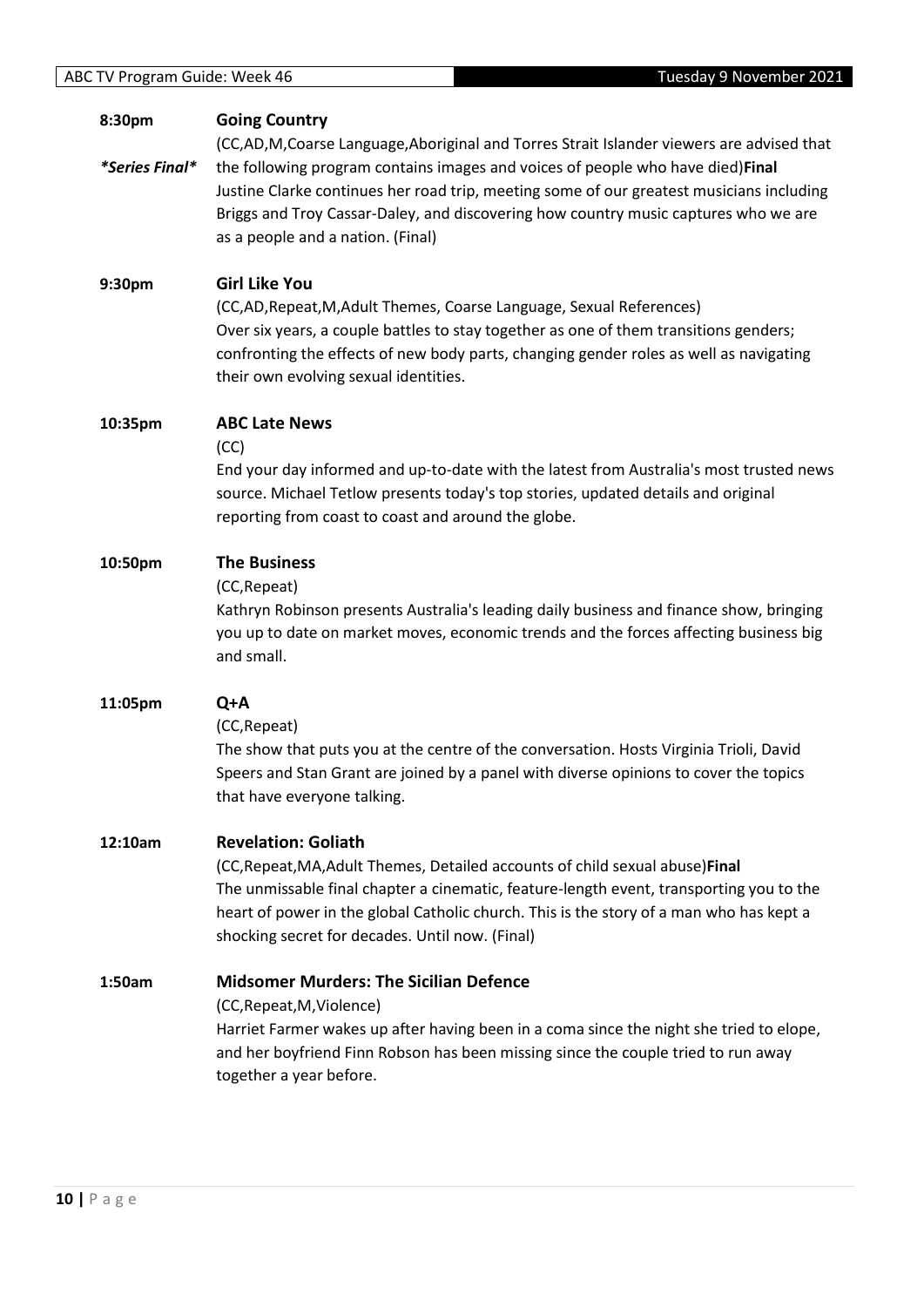| 3:20am | <b>Doctor Foster</b>                                                                         |
|--------|----------------------------------------------------------------------------------------------|
|        | (CC, Repeat, M, Coarse Language, Sex Scenes)                                                 |
|        | Gemma feels that Tom should come first, even though she and Simon are at each other's        |
|        | throats. But can they put their own feelings aside for their son's sake?                     |
| 4:25am | The Drum                                                                                     |
|        | (CC, Repeat)                                                                                 |
|        | Ellen Fanning and Julia Baird host smart and respectful conversations about the issues       |
|        | impacting people's lives in the show that values expertise above opinions.                   |
| 5:25am | 7.30                                                                                         |
|        | (CC, Repeat)                                                                                 |
|        | Australia's leading nightly public affairs program, bringing you more exclusive              |
|        | investigations and real life stories of extraordinary Australians. Plus a unique perspective |
|        | on the issues of the day. Presented by Leigh Sales.                                          |
|        |                                                                                              |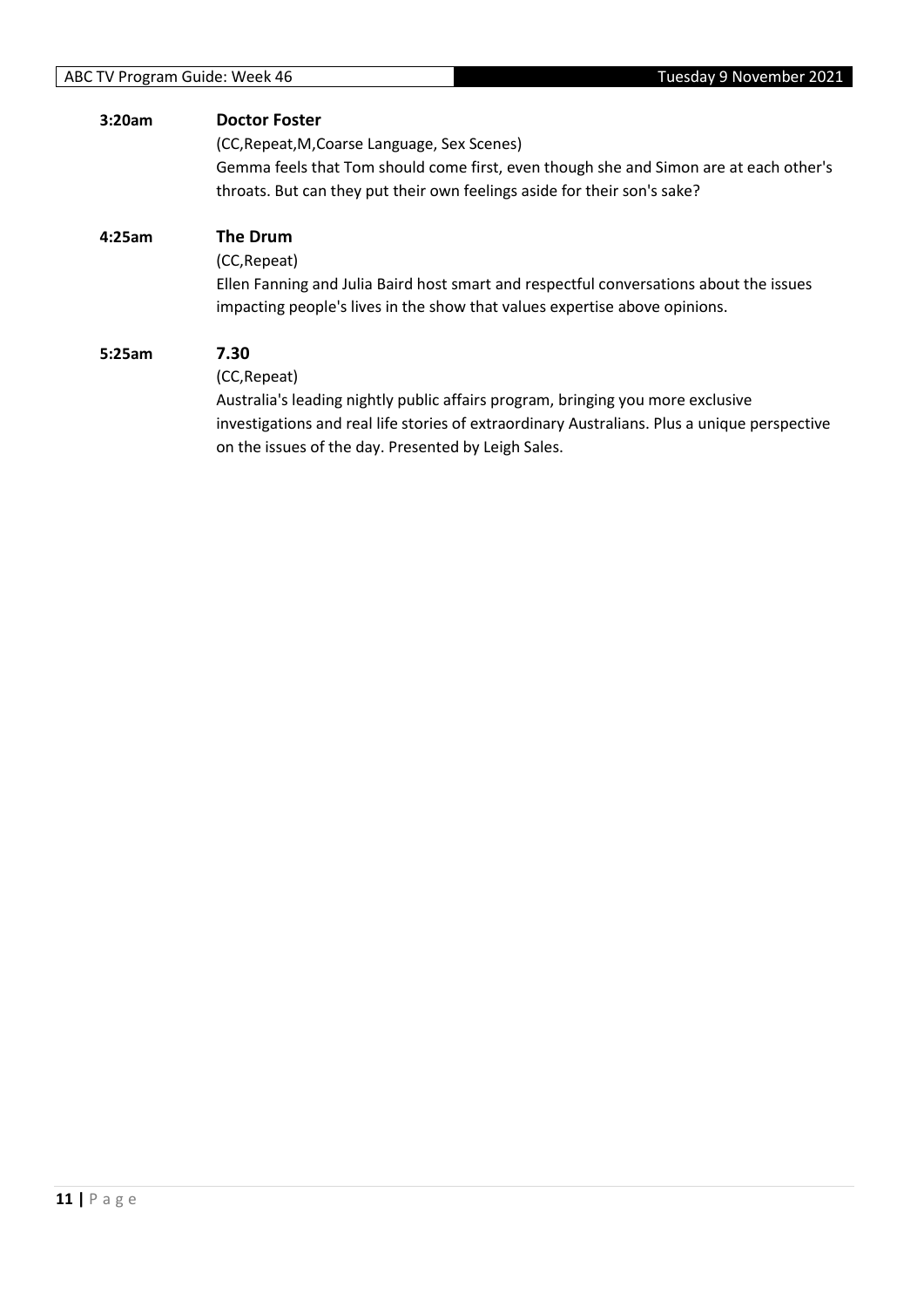## **Wednesday, 10 November 2021**

| 6:00am           | <b>News Breakfast</b><br>(CC)                                                                                                                                                                                                                          |
|------------------|--------------------------------------------------------------------------------------------------------------------------------------------------------------------------------------------------------------------------------------------------------|
| 9:00am           | <b>ABC News Mornings</b><br>(CC)                                                                                                                                                                                                                       |
| 10:00am          | <b>Monash And Me</b><br>(CC, Repeat, PG) Final                                                                                                                                                                                                         |
| 11:00am          | <b>Monty Don's French Gardens</b><br>(CC,AD, Repeat, G) Final                                                                                                                                                                                          |
| 12:00pm          | <b>ABC News At Noon</b><br>(CC)                                                                                                                                                                                                                        |
| 12:30pm          | <b>National Press Club Address</b><br>(CC)                                                                                                                                                                                                             |
| 1:35pm           | <b>Media Watch</b><br>(CC, Repeat, PG)                                                                                                                                                                                                                 |
| 2:00pm           | <b>Jack Irish</b><br>(CC, Repeat, M, Adult Themes, Coarse Language, Sex Scenes, Violence)                                                                                                                                                              |
| 3:00pm           | <b>ABC News Afternoons</b><br>(CC)                                                                                                                                                                                                                     |
| 4:10pm           | Old People's Home For 4 Year Olds<br>(CC, Repeat, G)                                                                                                                                                                                                   |
| 5:10pm           | <b>Grand Designs Australia</b><br>(CC, Repeat, G)                                                                                                                                                                                                      |
| 6:00pm           | <b>The Drum</b><br>(CC)<br>Ellen Fanning and Julia Baird host smart and respectful conversations about the issues<br>impacting people's lives in the show that values expertise above opinions.                                                        |
| 7:00pm           | <b>ABC News</b><br>(CC)                                                                                                                                                                                                                                |
| 7:30pm           | 7.30<br>(CC)<br>Australia's leading nightly public affairs program, bringing you more exclusive<br>investigations and real life stories of extraordinary Australians. Plus a unique perspective<br>on the issues of the day. Presented by Leigh Sales. |
| 8:00pm           | <b>Hard Quiz</b><br>(CC, PG)                                                                                                                                                                                                                           |
| *New<br>Episode* | It's a battle royale as host Tom Gleeson puts four experts to the test on their specialty<br>topics. Topics include the Chernobyl disaster, Ultimate Frisbee, Wallace and Gromit and<br>Hanson.                                                        |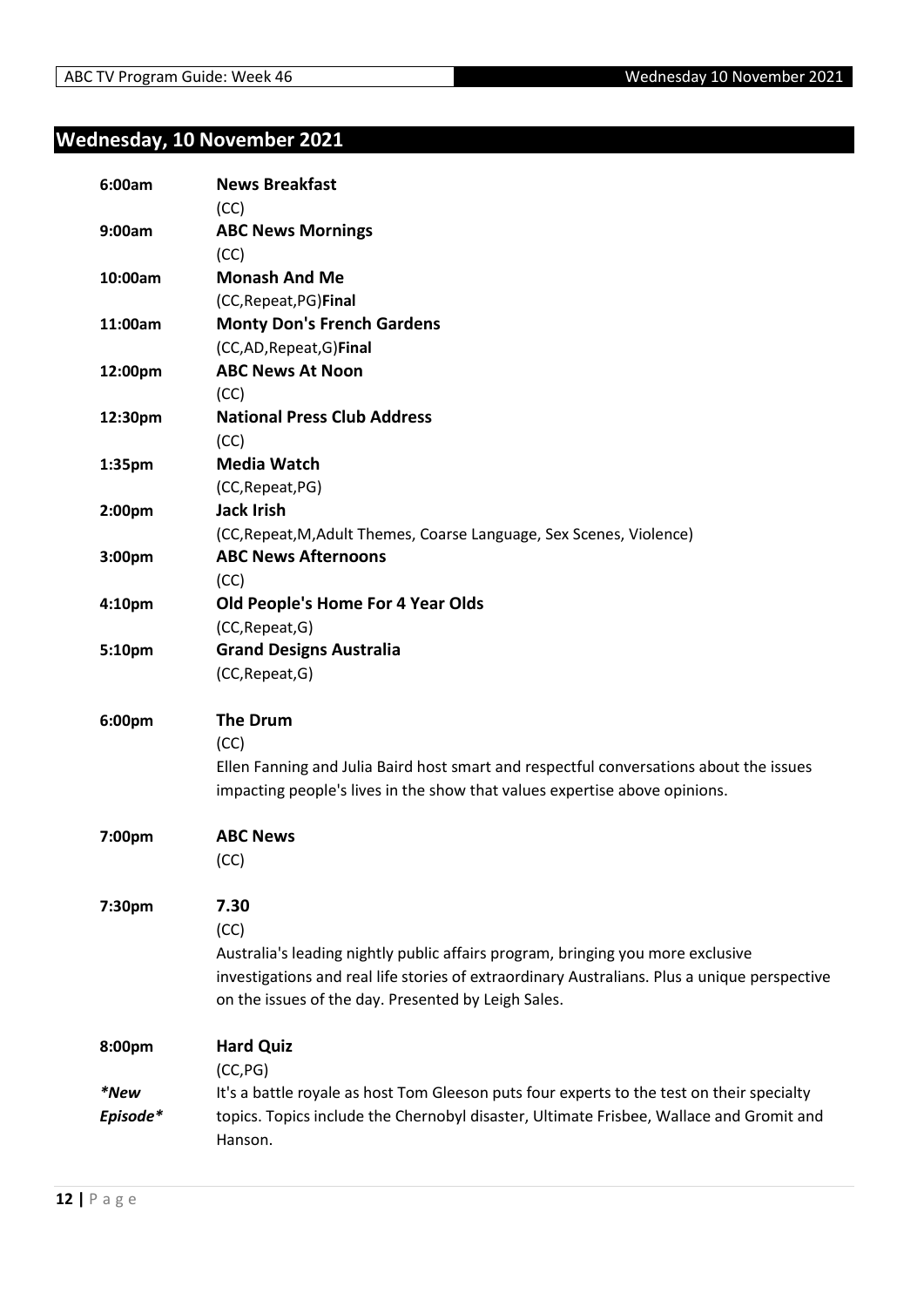|                          | Wednesday 10 November 2021<br>ABC TV Program Guide: Week 46                                                                                                                                                                         |  |
|--------------------------|-------------------------------------------------------------------------------------------------------------------------------------------------------------------------------------------------------------------------------------|--|
| 8:30pm                   | Gruen<br>(CC)                                                                                                                                                                                                                       |  |
| *New                     | The Gruen team decode and expose all the messaging we fall for. Whether it's a juice                                                                                                                                                |  |
| Episode*                 | label that thinks it's your long lost best friend or a gorgeous white line design on a Kmart                                                                                                                                        |  |
|                          | plate, nothing will escape the Gruen gaze.                                                                                                                                                                                          |  |
| 9:05pm                   | Preppers: Welcome To Eden 2                                                                                                                                                                                                         |  |
|                          | (CC,AD,M,Coarse Language, Sexual References)                                                                                                                                                                                        |  |
| <i><b>*Brand New</b></i> | Escaping the fallout of a personal cataclysmic event, Charlie, a young Australian                                                                                                                                                   |  |
| Series*                  | Aboriginal woman, finds herself at the centre of a mismatched community of doomsday<br>preppers.                                                                                                                                    |  |
| 9:35pm                   | <b>Back</b>                                                                                                                                                                                                                         |  |
|                          | (CC, Repeat, M, Coarse Language, Sexual References)                                                                                                                                                                                 |  |
|                          | As Ellen plans her wedding and Geoff tries to recover from a terrible loss, Andrew's                                                                                                                                                |  |
|                          | influence on Alison's parents becomes so intense that Stephen and Alison conspire to<br>hatch a potentially deadly plan.                                                                                                            |  |
| 10:00pm                  | <b>TBA</b>                                                                                                                                                                                                                          |  |
| 10:45pm                  | <b>ABC Late News</b><br>(CC)                                                                                                                                                                                                        |  |
|                          | End your day informed and up-to-date with the latest from Australia's most trusted news<br>source. Michael Tetlow presents today's top stories, updated details and original<br>reporting from coast to coast and around the globe. |  |
| 11:00pm                  | <b>The Business</b>                                                                                                                                                                                                                 |  |
|                          | (CC, Repeat)                                                                                                                                                                                                                        |  |
|                          | Kathryn Robinson presents Australia's leading daily business and finance show, bringing<br>you up to date on market moves, economic trends and the forces affecting business big                                                    |  |
|                          | and small.                                                                                                                                                                                                                          |  |
| 11:15pm                  | <b>Four Corners</b>                                                                                                                                                                                                                 |  |
|                          | (CC,AD, Repeat) Final                                                                                                                                                                                                               |  |
|                          | Holding power to account for 60 Years, Four Corners continues to expose scandals,                                                                                                                                                   |  |
|                          | trigger inquiries, lead the debate and confront the issues that matter. Australia's premier<br>investigative journalism program. (Final for 2021)                                                                                   |  |
| 12:00am                  | <b>Media Watch</b>                                                                                                                                                                                                                  |  |
|                          | (CC, Repeat, PG)                                                                                                                                                                                                                    |  |
|                          | Australia's leading forum for media analysis and comment, bringing you a fearless<br>critique of the week's journalism. Presented by Paul Barry.                                                                                    |  |
|                          |                                                                                                                                                                                                                                     |  |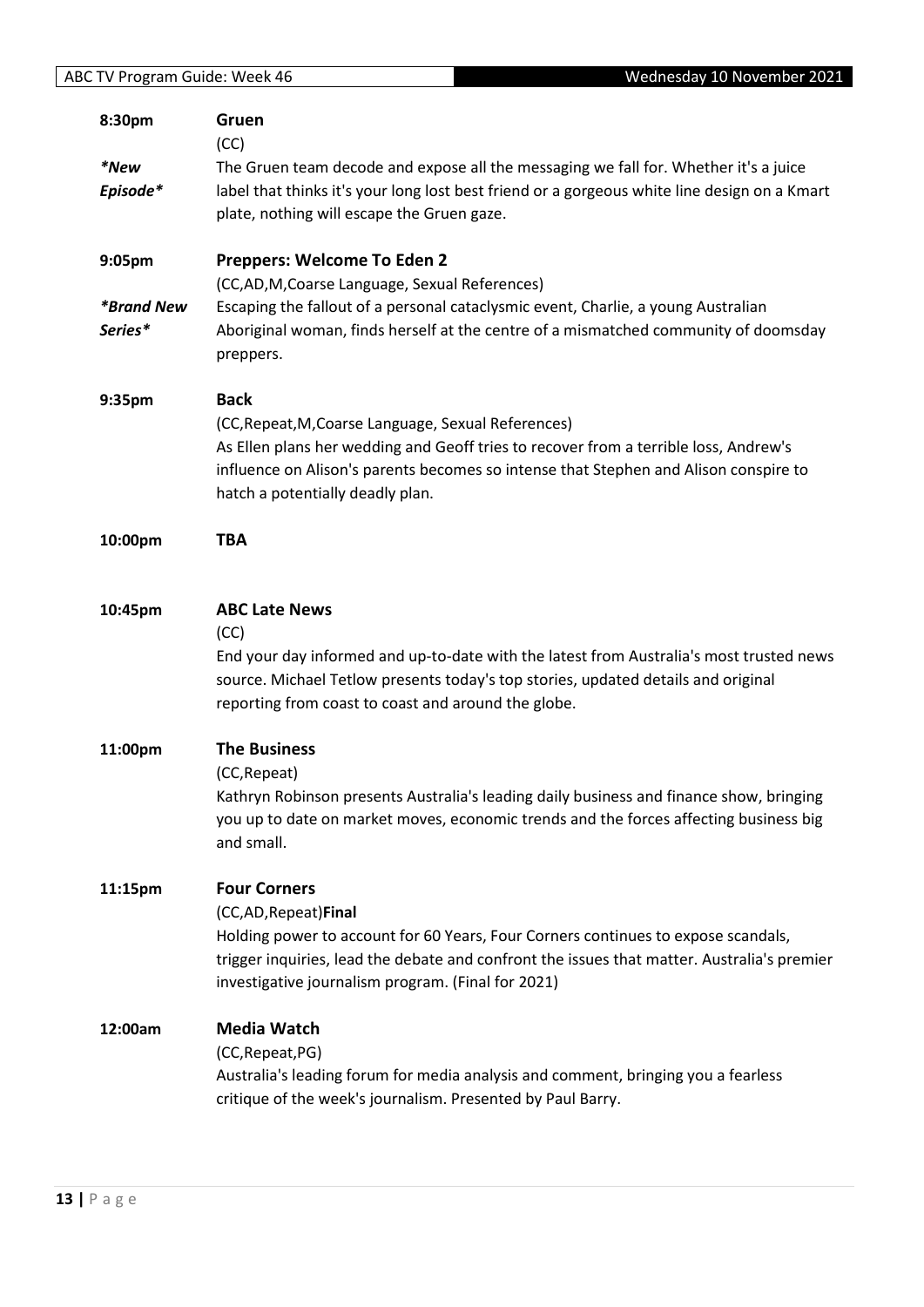| 12:20am | <b>Father Brown: The Whistle In The Dark</b><br>(CC, Repeat, M, Violence)                                                                                                                                                                                                                                                                               |
|---------|---------------------------------------------------------------------------------------------------------------------------------------------------------------------------------------------------------------------------------------------------------------------------------------------------------------------------------------------------------|
|         | Father Brown accidentally attends a seance at the house of Professor Robert Wiseman<br>who is showcasing the power of a magical artefact - a bone whistle - which is on sale to<br>the highest bidder.                                                                                                                                                  |
| 1:05am  | <b>Silent Witness: Two Spirits (Part One)</b><br>(CC, Repeat, M, Adult Themes, Violence)<br>Nikki and the Lyell unit investigate an attack against a transgender man. A transgender<br>helpline had received a chilling phone call stating an intent to kill, and the call handler<br>helps with the investigation.                                     |
| 2:05am  | <b>Doctor Foster</b><br>(CC, Repeat, M, Adult Themes, Coarse Language, Sexual References)<br>Simon feels confident that he has beaten Gemma. But can Kate really trust him?                                                                                                                                                                             |
| 3:00am  | <b>TBA</b>                                                                                                                                                                                                                                                                                                                                              |
| 3:40am  | rage<br>(MA, Rage Warning - Adult Themes, Coarse Language, Drug Use, Horror, Nudity, Sex<br>References, Violence)<br>Australia's longest running music TV show, rage is home to the biggest vault of music<br>videos from a diverse range of artists, genres and eras. We curate the best clips of all<br>time to surprise and entertain you for hours. |
| 4:25am  | <b>The Drum</b><br>(CC, Repeat)<br>Ellen Fanning and Julia Baird host smart and respectful conversations about the issues<br>impacting people's lives in the show that values expertise above opinions.                                                                                                                                                 |
| 5:25am  | 7.30<br>(CC, Repeat)<br>Australia's leading nightly public affairs program, bringing you more exclusive<br>investigations and real life stories of extraordinary Australians. Plus a unique perspective<br>on the issues of the day. Presented by Leigh Sales.                                                                                          |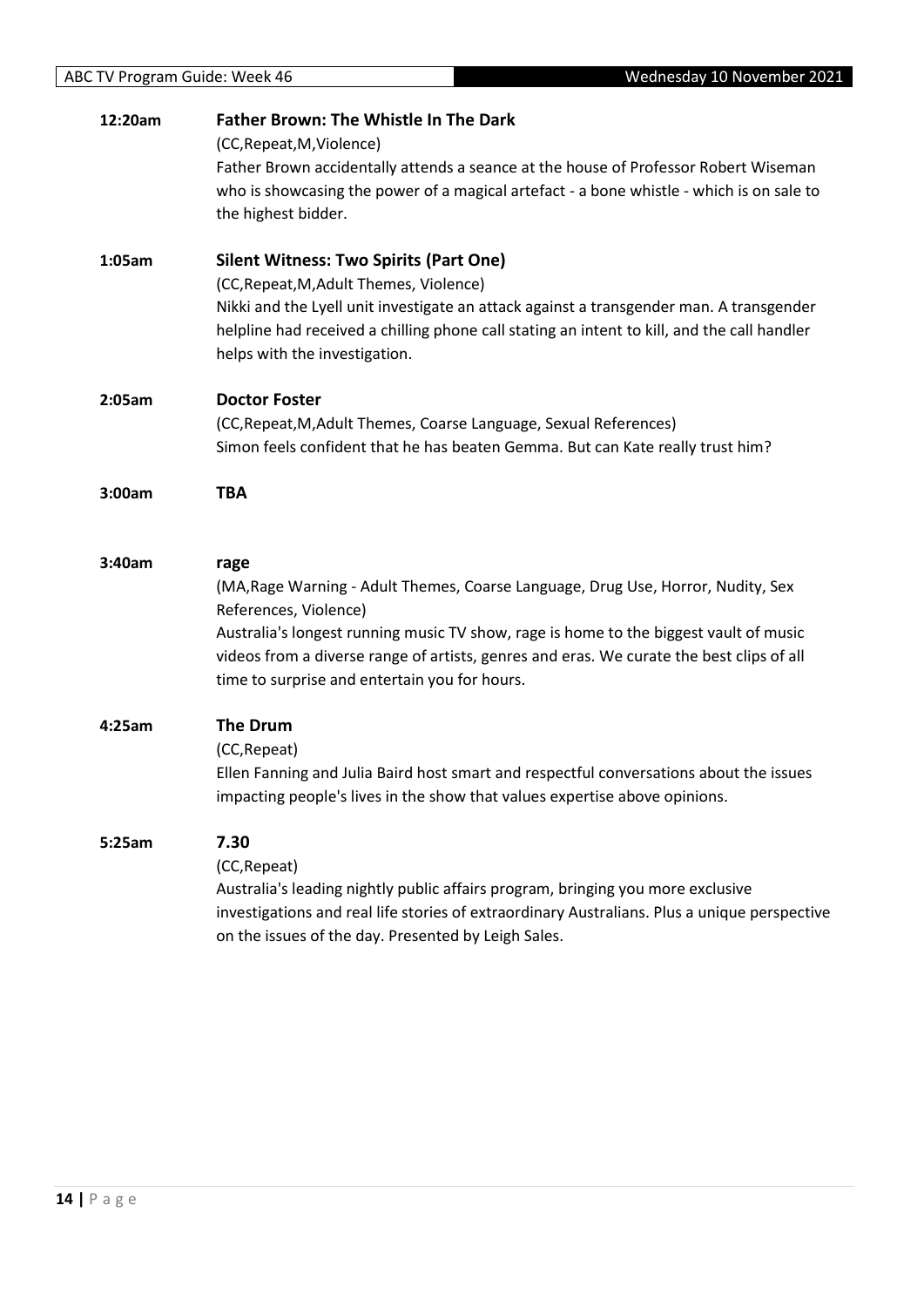## **Thursday, 11 November 2021**

| 6:00am             | <b>News Breakfast</b><br>(CC)                                                                |
|--------------------|----------------------------------------------------------------------------------------------|
| 9:00am             | <b>ABC News Mornings</b>                                                                     |
|                    | (CC)                                                                                         |
| 10:45am            | <b>Remembrance Day Memorial Service</b>                                                      |
|                    | (CC)                                                                                         |
| 11:35am            | The Greek Islands With Julia Bradbury                                                        |
|                    | (CC, Repeat, G) Final                                                                        |
| 12:00pm            | <b>ABC News At Noon</b>                                                                      |
|                    | (CC)                                                                                         |
| 1:00pm             | <b>Hard Quiz</b>                                                                             |
|                    | (CC, Repeat, PG)                                                                             |
| 1:25 <sub>pm</sub> | <b>How Deadly World</b>                                                                      |
|                    | (CC, Repeat, PG)                                                                             |
| 2:00pm             | <b>Jack Irish</b>                                                                            |
|                    | (CC, Repeat, M, Adult Themes, Coarse Language, Violence)                                     |
| 3:00pm             | <b>ABC News Afternoons</b>                                                                   |
|                    | (CC)                                                                                         |
| 4:10pm             | Old People's Home For 4 Year Olds                                                            |
|                    | (CC, Repeat, G)                                                                              |
| 5:10pm             | <b>Grand Designs Australia</b>                                                               |
|                    | (CC, Repeat, G)                                                                              |
| 6:00pm             | <b>The Drum</b>                                                                              |
|                    | (CC)                                                                                         |
|                    | Ellen Fanning and Julia Baird host smart and respectful conversations about the issues       |
|                    | impacting people's lives in the show that values expertise above opinions.                   |
| 6:55pm             | Sammy J                                                                                      |
|                    | (CC, PG)                                                                                     |
|                    | Biting, bite-sized comedy as Sammy J and his team of troublemakers tackle the news of        |
|                    | the week.                                                                                    |
| 7:00pm             | <b>ABC News</b>                                                                              |
|                    | (CC)                                                                                         |
| 7:30pm             | 7.30                                                                                         |
|                    | (CC)                                                                                         |
|                    | Australia's leading nightly public affairs program, bringing you more exclusive              |
|                    | investigations and real life stories of extraordinary Australians. Plus a unique perspective |
|                    | on the issues of the day. Presented by Leigh Sales.                                          |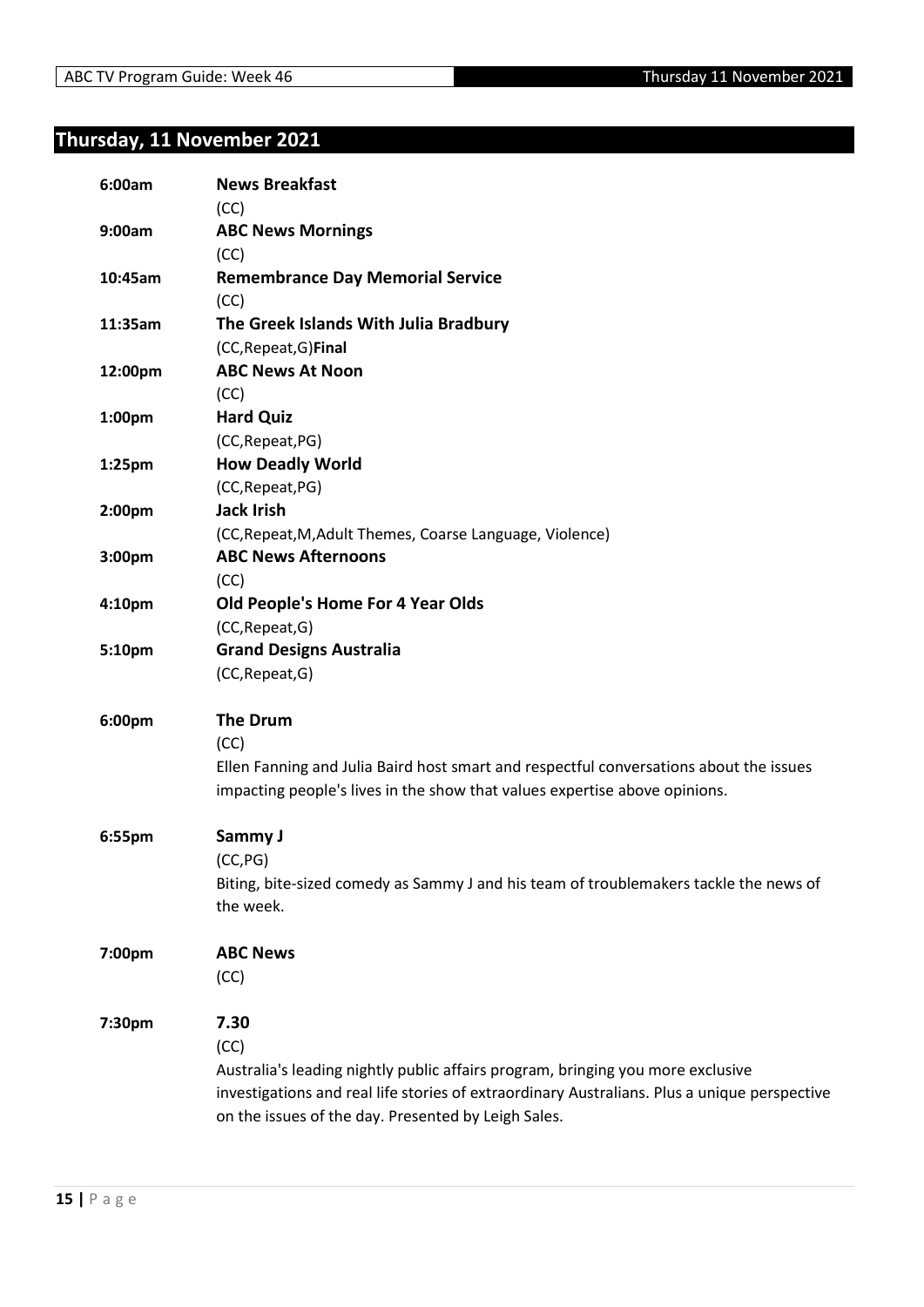| 8:00pm  | TBA                                                                                                                                                                                                                                                                                           |
|---------|-----------------------------------------------------------------------------------------------------------------------------------------------------------------------------------------------------------------------------------------------------------------------------------------------|
| 8:30pm  | Q+A<br>(CC)<br>The show that puts you at the centre of the conversation. Hosts Virginia Trioli, David<br>Speers and Stan Grant are joined by a panel with diverse opinions to cover the topics<br>that have everyone talking.                                                                 |
| 9:35pm  | <b>TBA</b>                                                                                                                                                                                                                                                                                    |
| 10:20pm | You Can't Ask That: Fat<br>(CC, Repeat, M, Coarse Language)<br>This episode sets the record straight about what it's really like to be judged as fat. Find<br>out the answers to the questions Australians wanted to ask but were too embarrassed or<br>afraid to ever ask in person.         |
| 10:40pm | <b>ABC Late News</b><br>(CC)<br>End your day informed and up-to-date with the latest from Australia's most trusted news<br>source. Michael Tetlow presents today's top stories, updated details and original<br>reporting from coast to coast and around the globe.                           |
| 10:55pm | <b>The Business</b><br>(CC, Repeat)<br>Australia's leading daily business and finance show, bringing you up to date on market<br>moves, economic trends and the forces affecting business big and small. Presented by<br>Alicia Barry.                                                        |
| 11:10pm | <b>Pilgrimage: Road to Santiago</b><br>(CC, Repeat, PG)<br>It's day four, and Stephen, Greg, Brendan are all staying in a hostel on a Roman road in a<br>tiny village in the Tuscan Appenines. They are beginning to realise how important the<br>simple life is to the pilgrim experience.   |
| 12:15am | <b>The Detectives</b><br>(CC,AD, Repeat, M, Adult Themes, Coarse Language)<br>With multiple suspects now in custody the investigation into the murder of Daniel Smith,<br>a young homeless man, continues to prove complex and complicated for the MIT.                                       |
| 1:15am  | <b>Call The Midwife</b><br>(CC, Repeat, M, Adult Themes)<br>Nurse Crane and Trixie investigate when a mother abandons her children at the clinic,<br>fearing they were being abused. Her husband admits that she has been behaving<br>strangely lately, and she is referred to a neurologist. |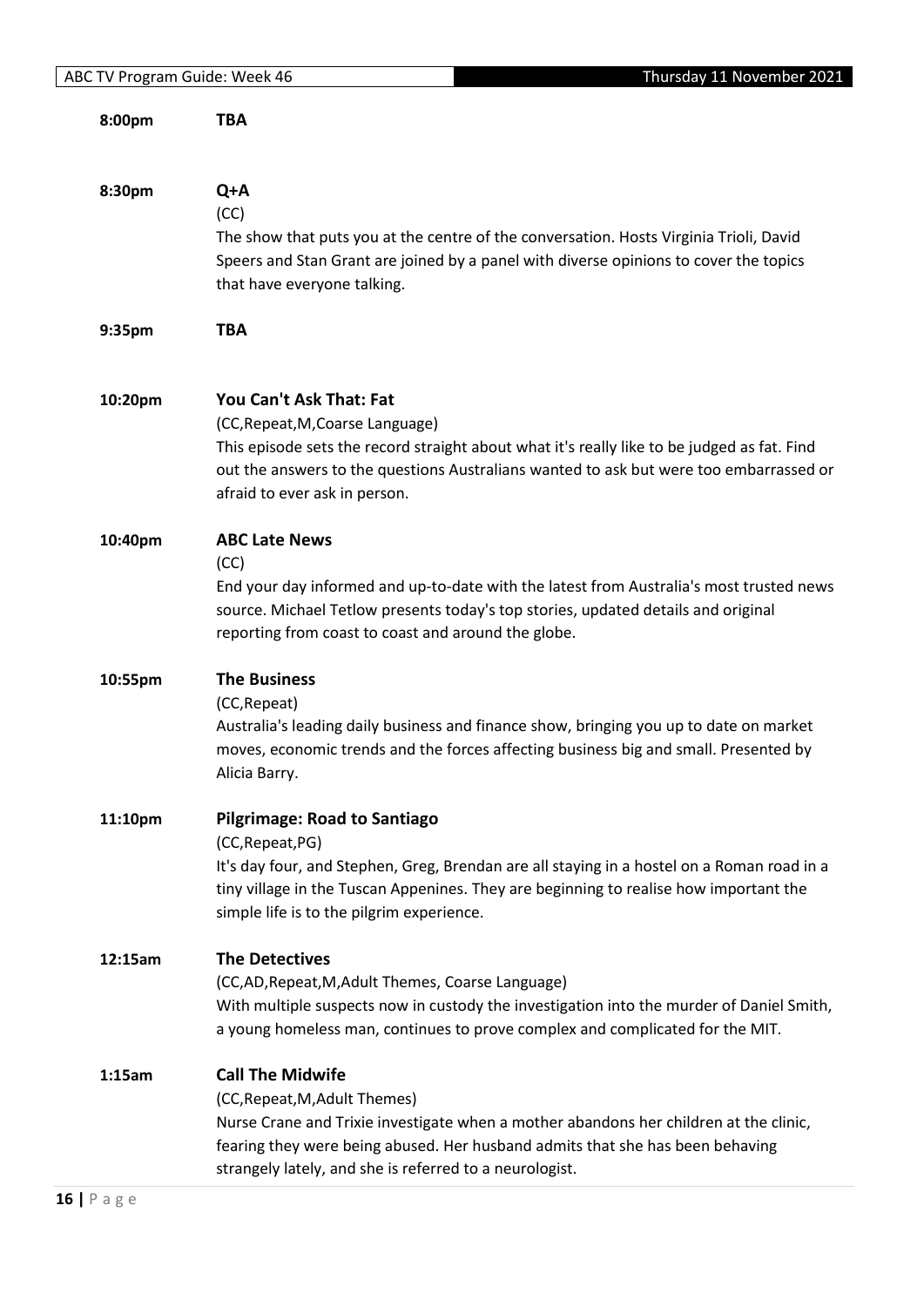| 2:15am | <b>Doctor Foster</b><br>(CC, Repeat, M, Adult Themes, Coarse Language) Final<br>Gemma goes to extreme lengths in order to come out on top and win back her old life.<br>But this time has she gone too far? (Final)                                                                                                                                     |
|--------|---------------------------------------------------------------------------------------------------------------------------------------------------------------------------------------------------------------------------------------------------------------------------------------------------------------------------------------------------------|
| 3:05am | rage<br>(MA, Rage Warning - Adult Themes, Coarse Language, Drug Use, Horror, Nudity, Sex<br>References, Violence)<br>Australia's longest running music TV show, rage is home to the biggest vault of music<br>videos from a diverse range of artists, genres and eras. We curate the best clips of all<br>time to surprise and entertain you for hours. |
| 4:25am | <b>The Drum</b><br>(CC, Repeat)<br>Ellen Fanning and Julia Baird host smart and respectful conversations about the issues<br>impacting people's lives in the show that values expertise above opinions.                                                                                                                                                 |
| 5:20am | Sammy J<br>(CC, Repeat, PG)<br>Biting, bite-sized comedy as Sammy J and his team of troublemakers tackle the news of<br>the week.                                                                                                                                                                                                                       |
| 5:25am | 7.30<br>(CC, Repeat)<br>Australia's leading nightly public affairs program, bringing you more exclusive<br>investigations and real life stories of extraordinary Australians. Plus a unique perspective<br>on the issues of the day. Presented by Leigh Sales.                                                                                          |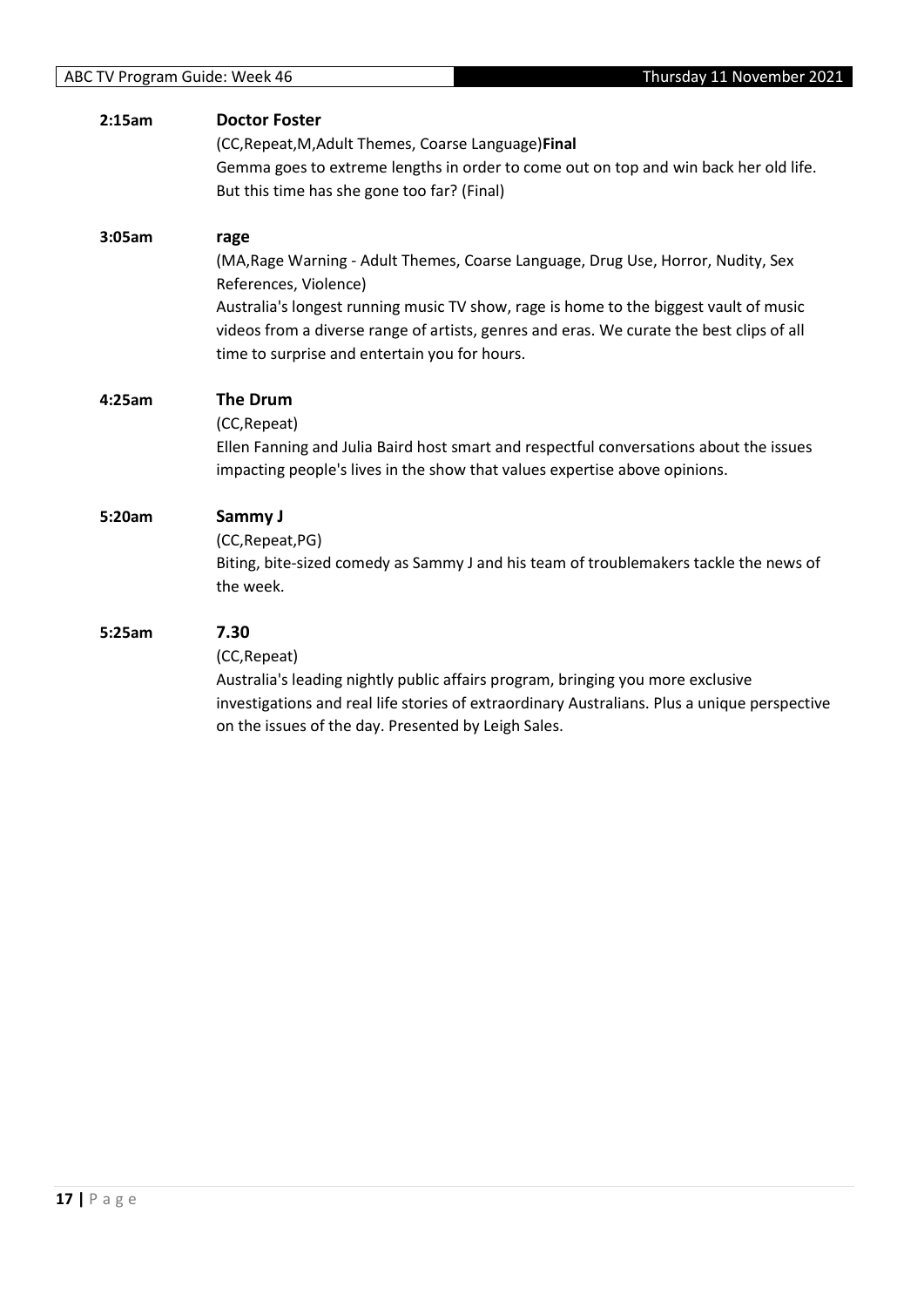## **Friday, 12 November 2021**

| 6:00am   | <b>News Breakfast</b><br>(CC)                                                               |
|----------|---------------------------------------------------------------------------------------------|
| 9:00am   | <b>ABC News Mornings</b>                                                                    |
|          | (CC)                                                                                        |
| 10:00am  | Q+A                                                                                         |
|          | (CC, Repeat)                                                                                |
| 11:05am  | <b>Australia Remastered: Ancient Forests</b>                                                |
|          | (CC,AD,Repeat,G)                                                                            |
| 12:00pm  | <b>ABC News At Noon</b>                                                                     |
|          | (CC)                                                                                        |
| 1:00pm   | <b>TBA</b>                                                                                  |
|          | (Repeat)                                                                                    |
| 1:30pm   | <b>TBA</b>                                                                                  |
|          | (Repeat)                                                                                    |
| 2:00pm   | <b>Jack Irish</b>                                                                           |
|          | (CC, Repeat, M, Adult Themes, Coarse Language, Violence)                                    |
| 3:00pm   | <b>ABC News Afternoons</b>                                                                  |
|          | (CC)                                                                                        |
| 4:05pm   | Old People's Home For 4 Year Olds                                                           |
|          | (CC, Repeat, G) Final                                                                       |
| 5:10pm   | <b>Grand Designs Australia</b>                                                              |
|          | (CC, Repeat, PG)                                                                            |
| 6:00pm   | <b>The Drum</b>                                                                             |
|          | (CC)                                                                                        |
|          | Ellen Fanning and Julia Baird host smart and respectful conversations about the issues      |
|          | impacting people's lives in the show that values expertise above opinions.                  |
|          |                                                                                             |
| 7:00pm   | <b>ABC News</b>                                                                             |
|          | (CC)                                                                                        |
| 7:30pm   | <b>Gardening Australia</b>                                                                  |
|          | (CC,AD)                                                                                     |
|          | Inspiring, entertaining and full of practical advice, join Costa Georgiadis and the team as |
|          | they unearth gardening ideas, meet avid gardeners and look at some of the most              |
|          | inspiring gardens from across the country.                                                  |
| 8:30pm   | Annika                                                                                      |
|          | (CC,AD,M,Adult Themes, Coarse Language)                                                     |
| *New     | Annika and the team are tasked with solving the death of a man 'everybody loved'.           |
| Episode* | When the method of murder is revealed, the team realise this murder was more                |
|          | premeditated than they could have ever thought.                                             |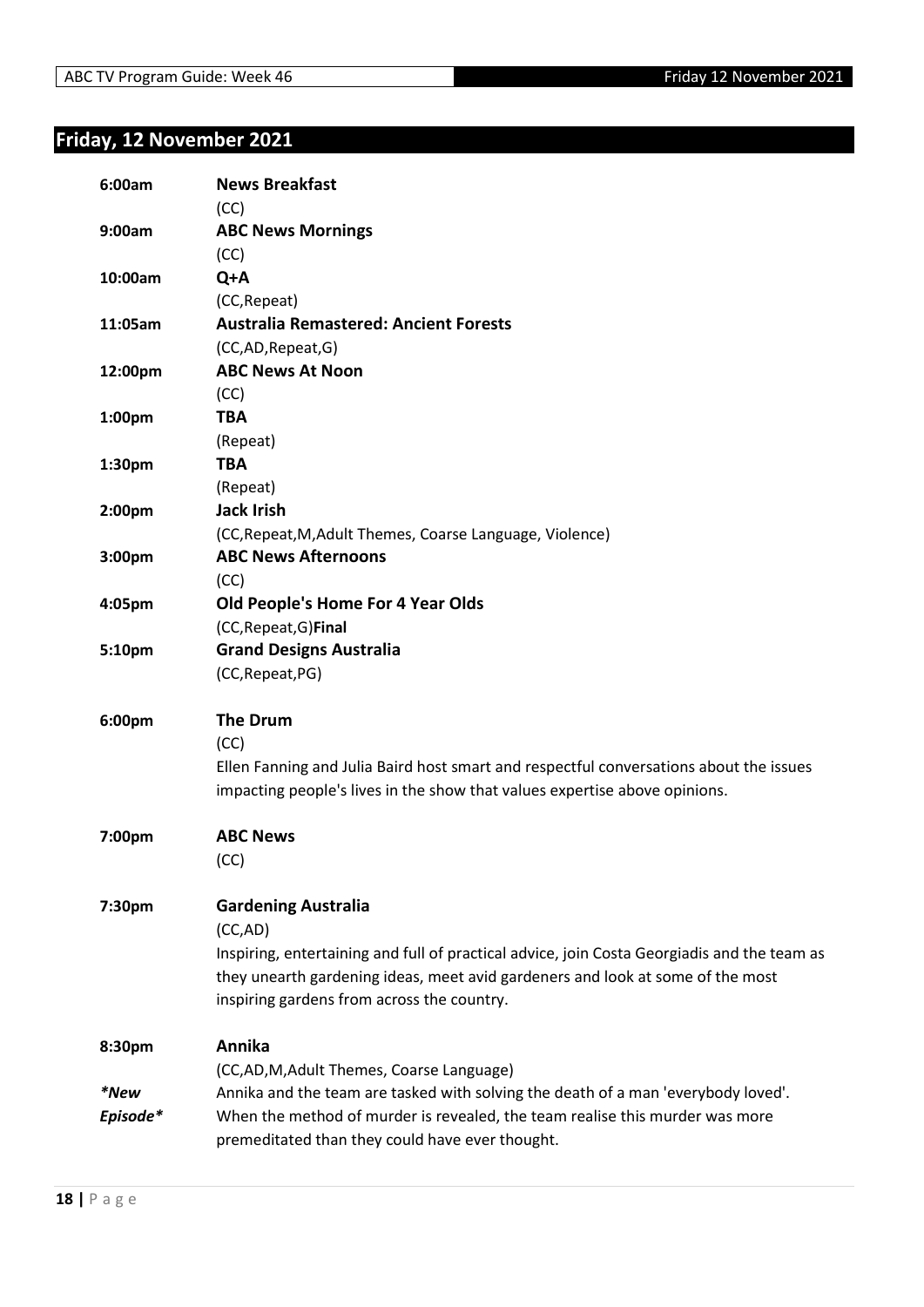(CC,AD,Repeat,M,Adult Themes, Coarse Language)**Final** After a year the families' private prosecution finally arrives in court, but their case dramatically falls apart when their star witness has a last minute change of heart. Once again it falls to Polly to dig deep. (Final)

Graham discovers she had a life pre-Dad - and fully intends to have another.

**10:10pm Talking Heads: A Chip In The Sugar** (CC,PG) Graham is his mam's number one. But when they bump into semi-retired Mr Turnbull,

#### **10:45pm ABC Late News**

(CC)

End your day informed and up-to-date with the latest from Australia's most trusted news source. Michael Tetlow presents today's top stories, updated details and original reporting from coast to coast and around the globe.

#### **11:00pm The Vaccine**

(CC,Repeat)

Jeremy Fernandez is joined by Dr Norman Swan, Casey Briggs, medical experts and health authorities to bring you everything you need to know about the rollout of the COVID-19 vaccine and to answer your questions.

| 11:15pm | Gruen                                                                                        |
|---------|----------------------------------------------------------------------------------------------|
|         | (CC, Repeat)                                                                                 |
|         | The Gruen team decode and expose all the messaging we fall for. Whether it's a juice         |
|         | label that thinks it's your long lost best friend or a gorgeous white line design on a Kmart |
|         | plate, nothing will escape the Gruen gaze.                                                   |
| 11:50pm | Preppers: Welcome To Eden 2                                                                  |
|         | (CC,AD, Repeat, M, Coarse Language, Sexual References)                                       |
|         | Escaping the fallout of a personal cataclysmic event, Charlie, a young Australian            |
|         | Aboriginal woman, finds herself at the centre of a mismatched community of doomsday          |
|         | preppers.                                                                                    |
| 12:25am | rage                                                                                         |
|         | (MA, Rage Warning - Adult Themes, Coarse Language, Drug Use, Horror, Nudity, Sex             |
|         | References, Violence)                                                                        |
|         | Your weekend begins with an all-night music video marathon. Rage brings you new              |
|         | music, emerging and independent Australian artists, plus classic hits, party favourites      |
|         | and songs you've never heard but will fall in love with.                                     |
| 5:00am  | rage                                                                                         |
|         | (CC, PG)                                                                                     |
|         | Keep the party vibe going as the sun comes up with continuous music videos, from new         |
|         | releases to classics and the songs we've long forgotten.                                     |
|         |                                                                                              |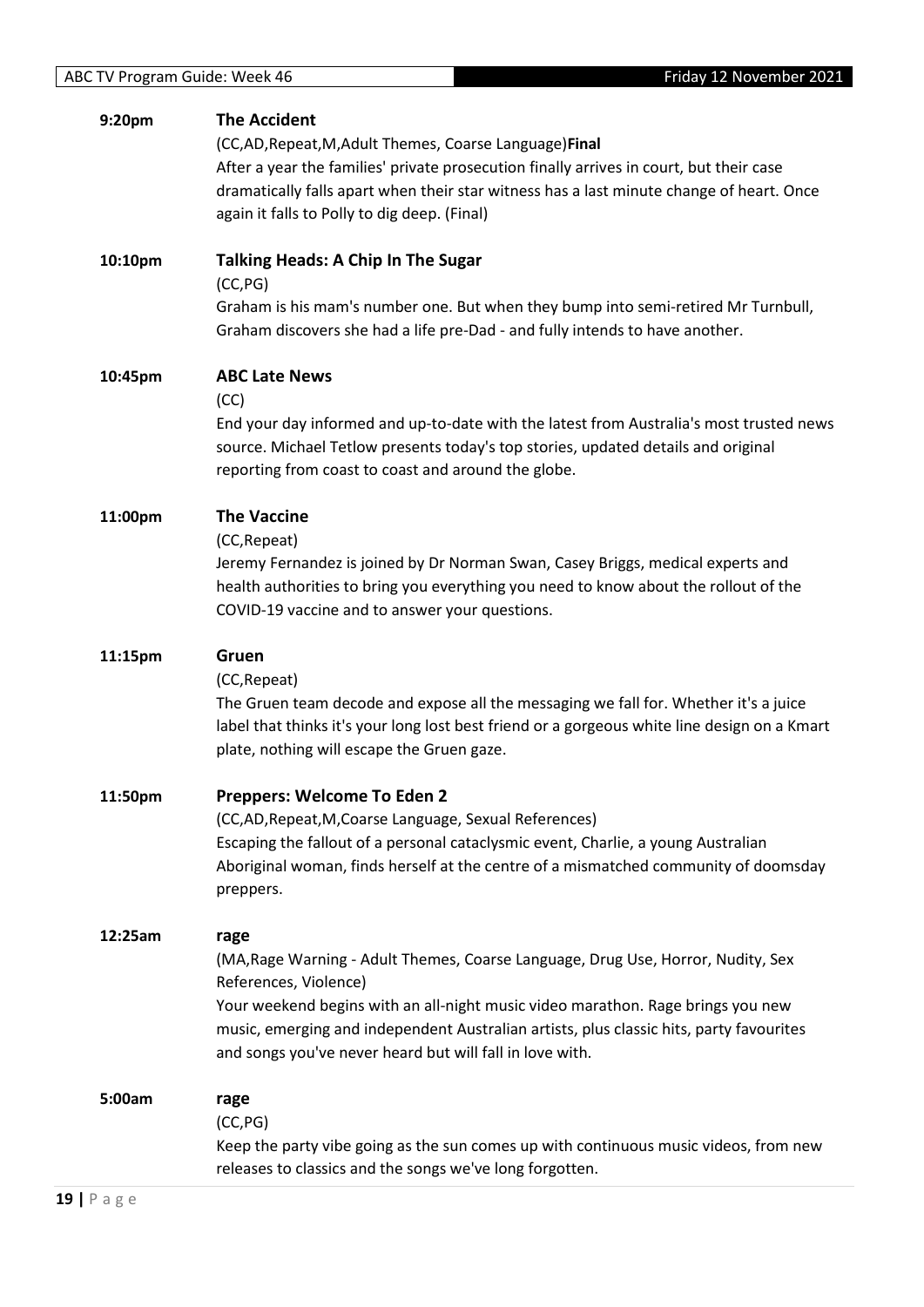## **Saturday, 13 November 2021**

| 6:00am  | rage                                                                                                                                                                     |
|---------|--------------------------------------------------------------------------------------------------------------------------------------------------------------------------|
|         | (CC, PG)                                                                                                                                                                 |
|         | Your weekend starts here as rage counts down the hottest music videos of the week,<br>with the latest chart toppers and brand new hit predictions.                       |
|         |                                                                                                                                                                          |
| 7:00am  | <b>Weekend Breakfast</b>                                                                                                                                                 |
|         | (CC)                                                                                                                                                                     |
|         | Start your weekend informed and fully up-to-date as Johanna Nicholson and Fauziah                                                                                        |
|         | Ibrahim bring you the latest news, in-depth analysis, politics, interviews, weather,                                                                                     |
|         | culture and global affairs. Plus sport with Jared Coote.                                                                                                                 |
| 10:00am | rage                                                                                                                                                                     |
|         | (CC, PG)                                                                                                                                                                 |
|         | Keep the party vibe going every Saturday morning with wall-to-wall music videos, from                                                                                    |
|         | classic hits and long-forgotten tracks from the rage vault, to the latest new releases and                                                                               |
|         | special features.                                                                                                                                                        |
| 11:00am | rage Guest Programmer                                                                                                                                                    |
|         | (CC, Repeat, PG)                                                                                                                                                         |
|         | For over 30 years rage has been showcasing a diverse range of music videos from Aussie                                                                                   |
|         | and international artists. Features special guests who program their favourites and                                                                                      |
|         | themed specials. #WatchingRage                                                                                                                                           |
| 12:00pm | <b>ABC News At Noon</b>                                                                                                                                                  |
|         | (CC)                                                                                                                                                                     |
|         | Miriam Corowa presents the latest from ABC News, following today's top stories and                                                                                       |
|         | coverage of events as they unfold. Plus original reporting, expert analysis and all the                                                                                  |
|         | updated news, sport, weather and information you need.                                                                                                                   |
| 12:30pm | <b>Charles Perkins Oration</b>                                                                                                                                           |
|         | (CC)                                                                                                                                                                     |
|         |                                                                                                                                                                          |
| 1:00pm  | Annika                                                                                                                                                                   |
|         | (CC,AD, Repeat, M, Adult Themes, Coarse Language)<br>Annika and the team are tasked with solving the death of a man 'everybody loved'.                                   |
|         | When the method of murder is revealed, the team realise this murder was more                                                                                             |
|         | premeditated than they could have ever thought.                                                                                                                          |
|         |                                                                                                                                                                          |
| 1:50pm  | Midsomer Murders: Schooled In Murder                                                                                                                                     |
|         | (CC, Repeat, PG)                                                                                                                                                         |
|         | Debbie Moffet is crushed to death by a giant round of cheese just hours after an<br>argument at a Parents' Council meeting at Midsomer Pastures Prep School. Barnaby and |
|         | Jones investigate.                                                                                                                                                       |
|         |                                                                                                                                                                          |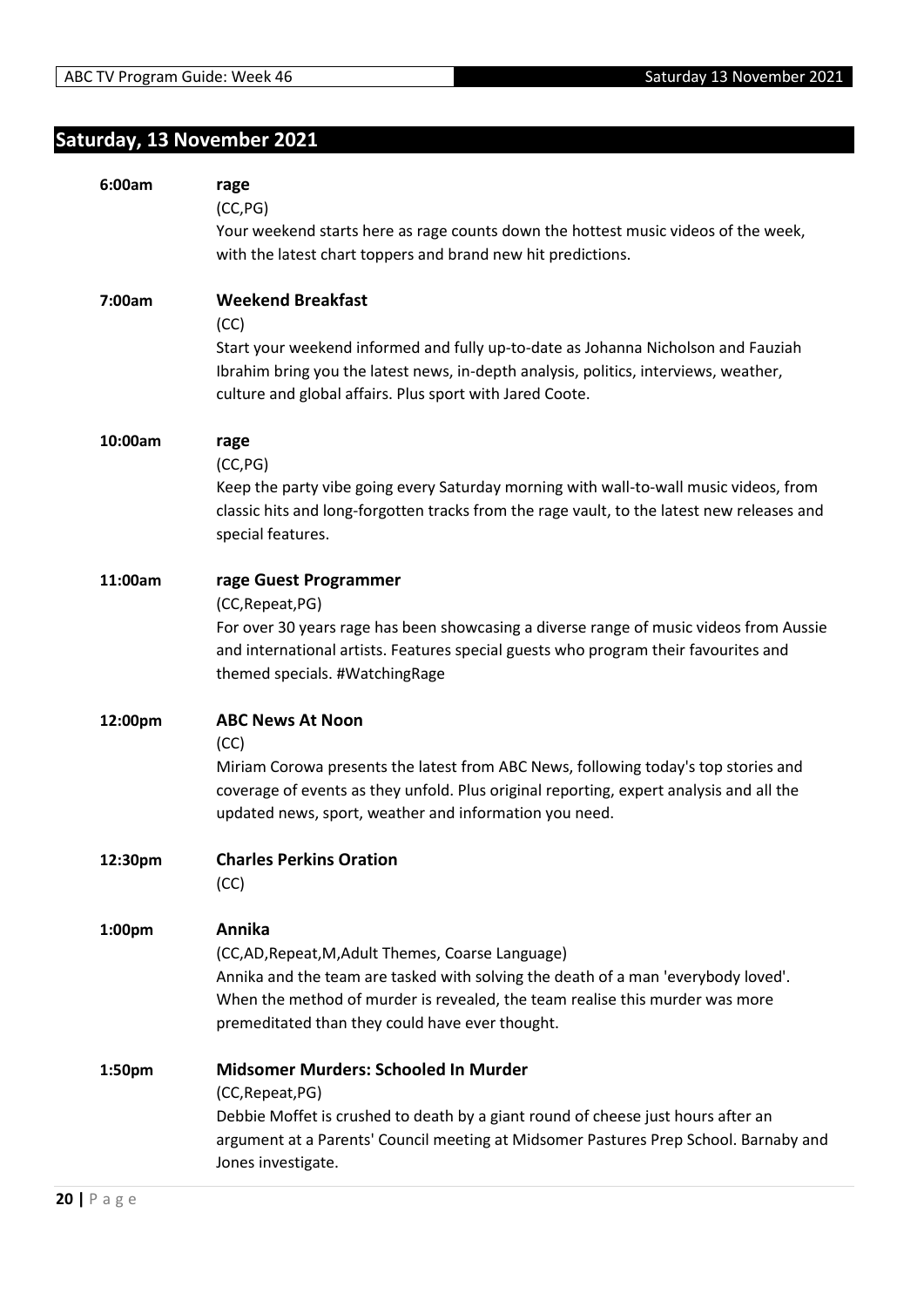| 3:30pm                   | <b>Restoration Australia: Tatachilla Stables, SA</b>                                      |
|--------------------------|-------------------------------------------------------------------------------------------|
|                          | (CC,AD,Repeat,G)                                                                          |
|                          | Johnny and Ann want to transform a 19th Century stables and pickers cottages, in the      |
|                          | wine region of McLaren Vale, into their new home. With a Christmas deadline, the          |
|                          | pressure is on to restore the derelict buildings.                                         |
| 4:30pm                   | Landline                                                                                  |
|                          | (CC)                                                                                      |
|                          | For 30 years Landline has been telling stories from the paddock to plate, covering crops, |
|                          | climate, controversies and the characters of rural Australia. Connecting the city to the  |
|                          | country since 1991. Presented by Pip Courtney.                                            |
| 5:00pm                   | <b>Rick Stein's Secret France</b>                                                         |
|                          | (CC, Repeat, PG)                                                                          |
|                          | Rick Stein reaches the mid-point of his meander through France, exploring Burgundy and    |
|                          | then arriving in the Auvergne for hearty dishes celebrating the finest meat and dairy.    |
| 6:00pm                   | <b>Monty Don's Japanese Gardens</b>                                                       |
|                          | (CC,AD,Repeat,G)                                                                          |
|                          | Monty Don travels to Japan in Spring to trace the history of Japanese gardens from early  |
|                          | boating gardens, through Buddhist temples and Zen gardens, right up to a modern tea       |
|                          | house.                                                                                    |
| 7:00pm                   | <b>ABC News</b>                                                                           |
|                          | (CC)                                                                                      |
|                          |                                                                                           |
| 7:30pm                   |                                                                                           |
|                          | Grantchester                                                                              |
|                          | (CC, AD)                                                                                  |
| *New                     | When Leonard's cell-mate Joe Davies is accused of murdering another inmate, he asks       |
| Episode*                 | Will and Geordie for their help, but the brutal prison stirs up bad memories for Geordie. |
| 8:15pm                   | <b>Ridley Road</b>                                                                        |
|                          | (CC, AD, PG)                                                                              |
| <i><b>*Brand New</b></i> | In 1960s London, Vivien, a young Jewish hairdresser, discovers the 62 Group - an          |
| Series*                  | intelligence-gathering underground movement trying to stop the rise of the far right.     |
| 9:15pm                   | <b>Total Control</b>                                                                      |
|                          | (CC,AD, Repeat, MA, Adult Themes, Coarse Language)                                        |
|                          | Alex Irving is back, but this time she's doing things her way. Can the ultimate outsider  |
|                          | find a new way in and take control of a political establishment determined to shake       |
|                          | everything she values?                                                                    |